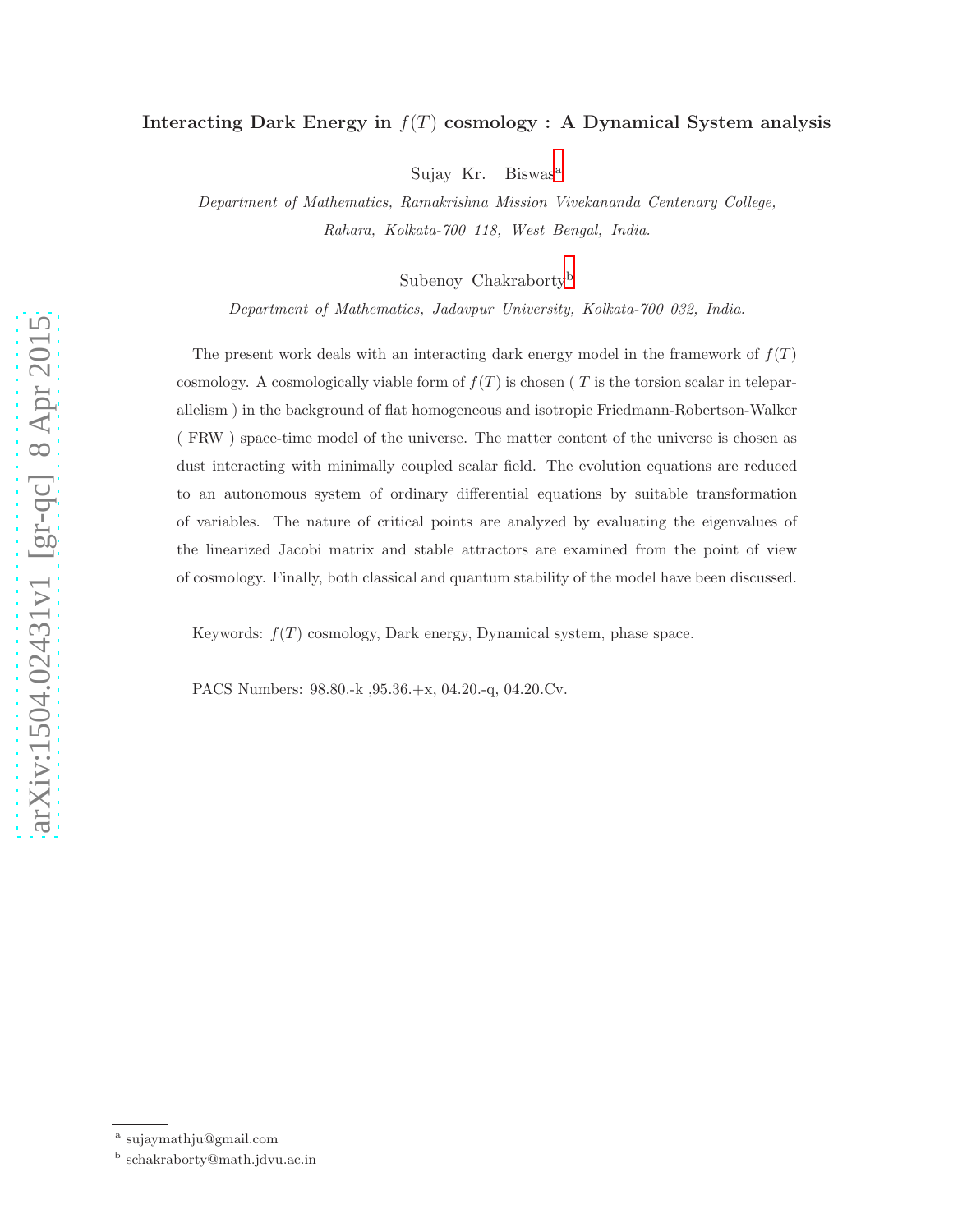#### I. INTRODUCTION

The prediction through the SNeIa Hubble diagram [1,2] that the universe is at present going through on accelerating phase, has been confirmed by wide range of data, from more recent SNeIa data to BAOs and CMBR anisotropies [3-7]. However, the overwhelming abundance of observational evidences for cosmic speed up does not match with standard cosmology in the frame work of General Relativity (GR). To resolve this paradox, an unexpected new ingredient in the form of a negative pressured component has been introduced but it poses difficult questions on its nature and introduces further problems hard to be solved. So it is naturally speculated that these observational evidences may be the first signal of a breakdown of our understanding of the laws of gravity on cosmological scale. As a result several modified gravity theories has been developed of which  $f(R)$ -gravity theory[8,9] gets much attention. In this theory the scalar curvature R is replaced by a suitably chosen function  $f(R)$  in the gravity Lagrangian.

An equivalent formulation is represented by teleparallelism where instead of curvature, torsion is responsible for the gravitational interaction [10-12]. This model was first proposed by Einstein for unifying electromagnetism and gravity on Weitzenböck non-Riemannian manifold. The Weitzenböck connection replaces the Levi-Civita one on the underlying Riemann-Cartan space-time. Thus gravitational interaction is not purely geometrical rather, the torsion acts as a force, allowing the interpretation of gravity as a gauge theory of the translation group[13]. Although, conceptually, GR and teleparallel gravity are distinct but they yield equivalent dynamics at least at the classical level.

In analogy with  $f(R)$ -gravity, a generalization to teleparallel gravity is obtained by replacing T (the torsion scalar) with a generic function  $f(T)$ . A particular important consequence is the breakdown of the equivalence with the classical GR and hence predicts different dynamics [14-16]. Further, modified teleparallel gravity preserves the field equations to be still second order in the field derivatives in contrast to fourth order equations in  $f(R)$ -gravity. However, this modified theory suffers from the lack of Local Lorentz Invariance (LLI), hence all the sixteen components of the vierbien are independent and one can not fix six of them by a gauge choice  $|17|$ .

For the past few years, models based on DE interacting with dark matter ( DM ) or any other exotic matter components have gained great impetus. Such interacting DE models can successfully explain numerous cosmological puzzles namely, phantom crossing, cosmic coincidence and cosmic age problem [18-23].

The present paper is devoted to the study of dynamics of interacting dark energy in  $f(T)$  cosmology.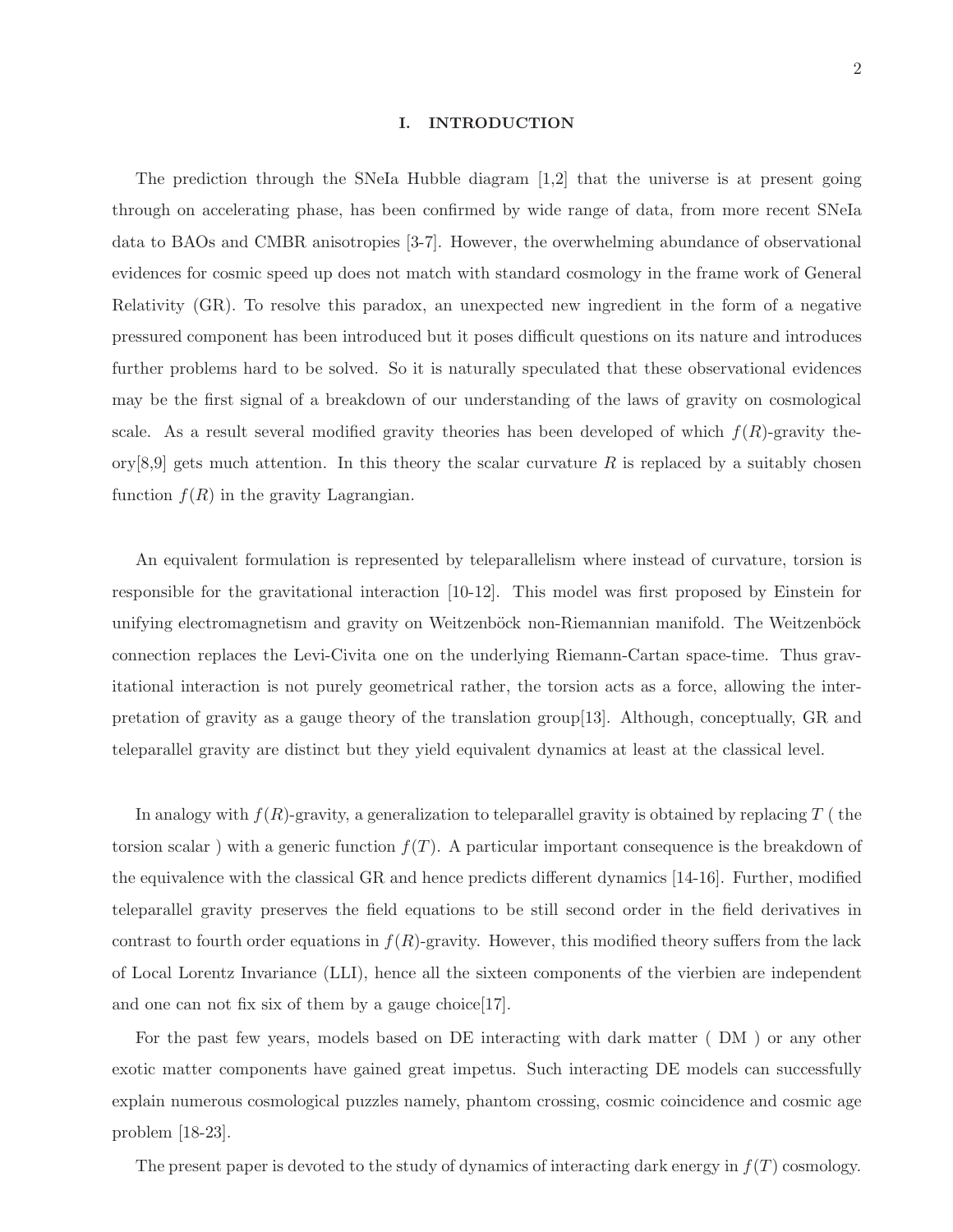The interaction between DE and DM could be a major issue to be confronted in studying the physics of DE. However, due to the nature of these two components remaining unknown, it will not be possible to derive the precise form of the interaction from first principles. One has to assume a specific coupling from the outset or determine it from phenomenological requirements. Further, in the framework of field theory it is natural to consider the inevitable interaction between the dark components. An appropriate interaction between DE and DM can provide a mechanism to alleviate the coincidence problem. Moreover, complementary observational signatures of the interaction between DE and DM have been obtained from the cosmic expansion history by using WMAP, SNIa, BAO and SDSS data as well as the growth of cosmic structure. Interestingly, it was disclosed that the late integrated Sachs-Wolfe effect has the unique ability to provide insight into the coupling between the dark sectors. Further, in view of the continuity equations, the interaction between DE and DM must be a function of the energy densities multiplied by a quantity with units of the inverse of time which has the natural choice as Hubble parameter.

Usually one assumes a phenomenological form of interaction between matter and dark energy which are the dominant components of the cosmic composition [24-28] today. In fact, the interaction term gives the rate of exchange of energy density in the dark sector.

The motivation for choosing such a complex system is to test of such a weird model could explain the overall cosmological evolution. Due to complicated field equations, we study the dynamics in the phase space associated to this scenario around both hyperbolic and non-hyperbolic critical points. Considering first order perturbations near the critical points, we examine the nature of critical points by considering the eigenvalues of first order perturbed matrix. Previously, similar dynamical system analysis has been done by us in Dirac-Born-infeld gravity theory [29] and in Brane Scenario [30]. In DBI model, critical points are evaluated, analyzed and their stability have been discussed. In brane gravity model which is essentially on higher dimensional theory, in addition to the above analysis the classical stability of the model itself has been examined. In the present  $f(T)$  gravity model, choosing the function  $'f'$  appropriately the evolution equations are converted to an autonomous system by suitable choice of the auxiliary variables. In addition to the above course of analysis in the present work we shall also examine the stability of the system both classically as well as quantum mechanically.

We follow the plan : In section II, we present the basic theory of  $f(T)$  gravity. In section III, we introduce the basic equations and formation of dynamical system. While the critical points of the dynamical system and phase space analysis to the corresponding critical points are shown in section IV. In section V and VI, we work out the stability analysis of the critical points. The cosmological implications at the critical points are discussed in section VII. We conclude and summarize in section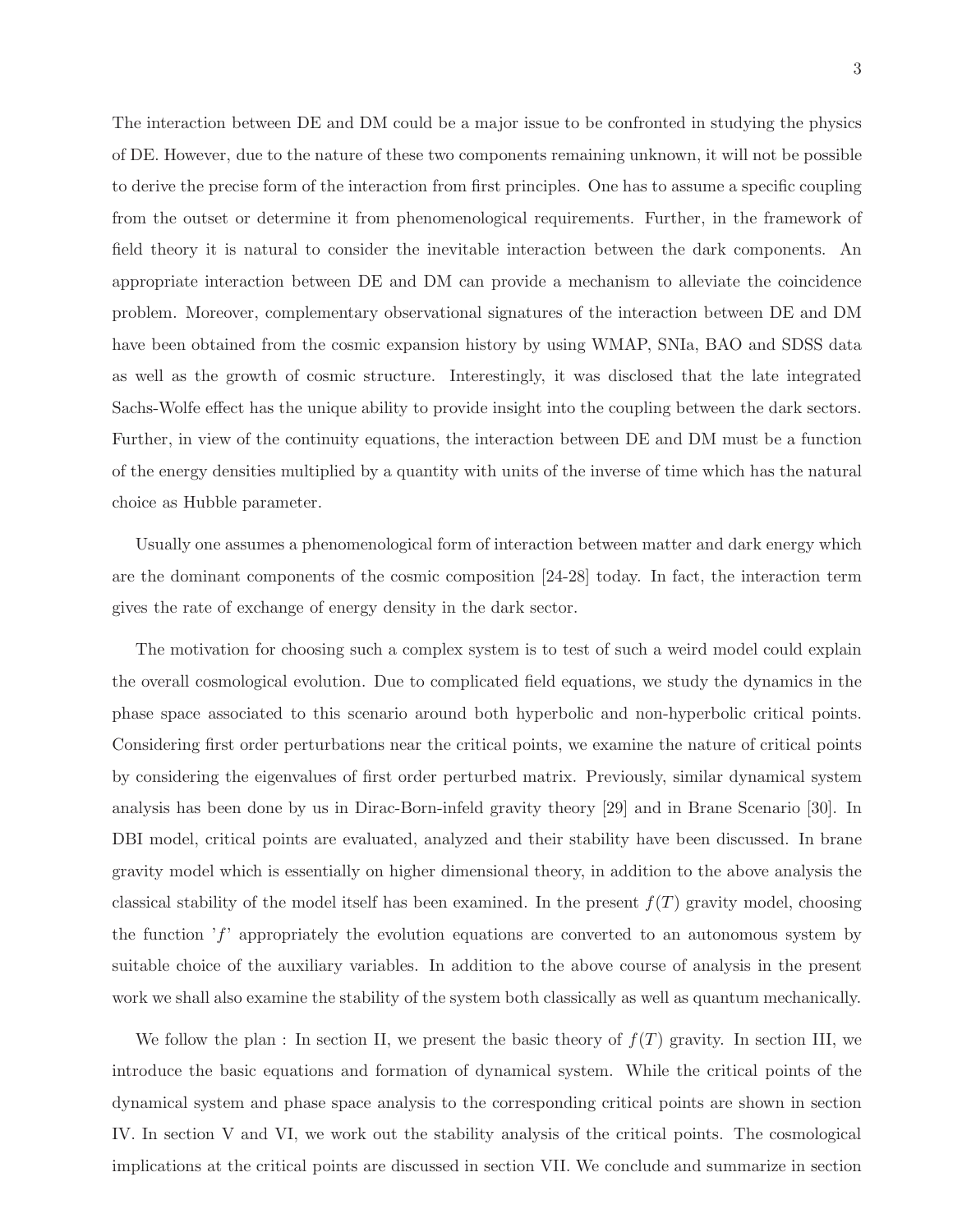VIII. Throughout the paper we use natural units ( $8\pi G = \frac{8\pi}{m_{PL}^2} = \hbar = c = 1$ ).

## II.  $f(T)$ - GRAVITY THEORY

A possible way to modify gravity beyond general relativity is to consider the Weitzenböck connection, which has no curvature but torsion, rather than the curvature defined by the Levi-Civita connection. Such an approach is termed as 'teleparallelism'[12,31-33], which was also considered by Einstein himself[10,11]. However, in the context of the present accelerated expansion of the universe, the teleparallel Lagrangian density described by the torsion scalar  $T$  has been extended to a function of  $T$  (  $f(T)$  ) [34,35], equivalent to the concept of  $f(R)$  gravity.

In this new modified gravity theory ( called  $f(T)$ -gravity), the gravity is no longer caused by curved space-time but torsion and moreover, the field equations are only second order unlike the fourth order equations in the  $f(R)$  theory.

In  $f(T)$  gravity theory the action is written as

$$
I = \frac{1}{2k^2} \int d^4x [ |e|(T + f(T)) + L_m]
$$
 (1)

Where T is the torsion scalar,  $f(T)$  is a differentiable function of the torsion,  $L_m$  corresponds to the matter Lagrangian,  $|e| = det(e_{\mu}^{A}) = \sqrt{-g}$  and  $k^{2} = 8\pi G$ . The torsion scalar is defined as

$$
T = S_{\rho}^{\ \mu\nu} T^{\rho}{}_{\mu\nu} \tag{2}
$$

with

$$
S_{\rho}^{\mu\nu} = \frac{1}{2} (K^{\mu\nu}{}_{\rho} + \delta^{\mu}_{\rho} T^{\theta\nu}{}_{\theta} - \delta^{\nu}_{\rho} T^{\theta\mu}{}_{\theta}), \tag{3}
$$

$$
K^{\mu\nu}{}_{\rho} = -\frac{1}{2} (T^{\mu\nu}{}_{\rho} - T^{\nu\mu}{}_{\rho} - T_{\rho}{}^{\mu\nu})
$$
\n(4)

$$
T^{\lambda}{}_{\mu\nu} = \stackrel{\mathbf{w}}{\Gamma}{}_{\nu\mu} - \stackrel{\mathbf{w}}{\Gamma}{}_{\mu\nu} = e^{\lambda}_A (\partial_{\mu} e^{A}_{\nu} - \partial_{\nu} e^{A}_{\mu})
$$
\n(5)

In teleparallelism, orthogonal tetrad components  $e_A(x^{\mu})$  are used as dynamical objects and are cosidered as an orthonormal basis for the tangent space at each point  $x^{\mu}$  of the manifold. So we have

$$
e_A e_B = \eta_{AB} = diag(1, -1, -1, -1)
$$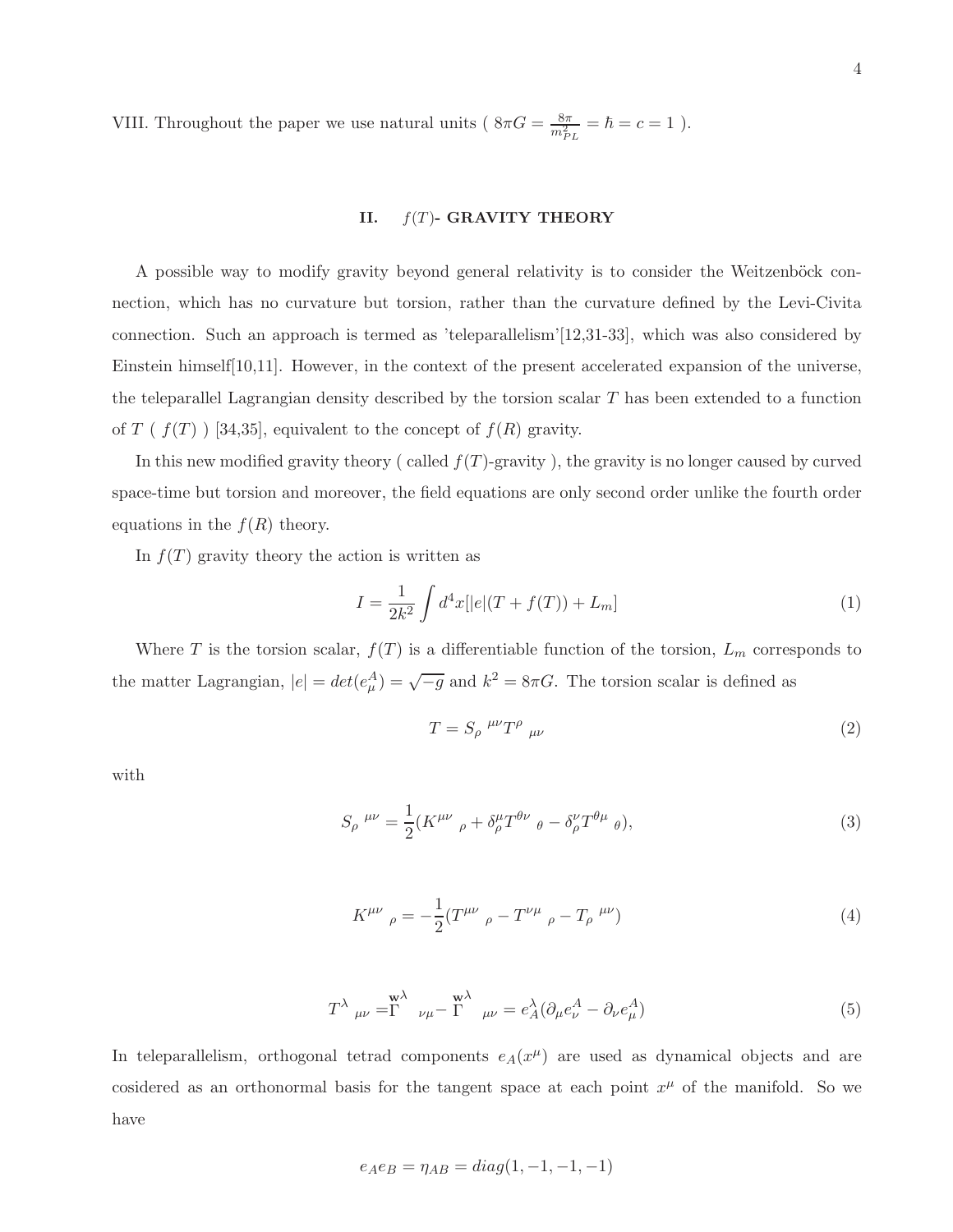. Here each vector  $e_A$  can be described by its components  $e_A^{\mu}$  $_{A}^{\mu}$ ,  $\mu$  =0,1,2,3 (A =0,1,2,3) in a coordinate basis i.e.  $e_A = e_A^{\mu}$  $^{\mu}_{A}\partial_{\mu}$ . Here capital letters refer to the tangent space while greek indices label coordinates on the manifold. The metric tensor is obtained from the dual vierbein as

$$
g_{\mu\nu}(x) = \eta_{AB} e^A_\mu(x) e^B_\nu(x) \tag{6}
$$

In the above  $T^{\lambda}$   $_{\mu\nu}$  is the curvature less Weitzenböck connection and it encompasses all the information about the gravitational field. The contorsion tensor  $K^{\mu\nu}$   $_{\rho}$  gives the difference between Weitzenböck and Levi-Civita connections.

It is straight forward to show that this equation of motion reduces to Einstein gravity when  $f(T) = 0$ . Indeed, it is the equivalency between the teleparallel theory and Einstein gravity [12]. The theory has been found to address the issue of cosmic acceleration in the early and late evolution of universe [36] but this crucially depends on the choice of  $f(T)$ . For instance, exponential or power-law form of  $f(T)$  can not lead to phantom crossing [37]. But subsequently, it has been shown that crossing of the phantom divide line for the effective equation of state of two specific models in  $f(T)$  gravity is possible[38] and the best fit results suggest that the observations favour a crossing of the phantom barrier. Then reconstruction of  $f(T)$  models has been reported in [39,40] while a detailed cosmological analysis is performed in [41,42] and thermodynamics of  $f(T)$  cosmology [43] including the generalized 2nd law of thermodynamics has been investigated.

Further, it should be noted that a constant  $f(T)$  acts like as a Cosmological Constant while f linear in T (i.e  $f_T = constant$ ) is simply a redefinition of Newton's Constant G. A desirable choice of  $f(T)$  is such that at high redshift general relativity should hold so as to agree with primordial nucleosynthesis and cosmic microwave background constraints i.e  $f/T \to 0$  at early times  $(a \ll 1)$ [44]. On the other hand, in the asymptotic future there will be de Sitter state. A simplest choice of f is the polynomial form  $[44]$ 

$$
f(T) = \beta(-T)^n \tag{7}
$$

where  $\beta$  is arbitrary constant.

In particular for  $n=\frac{1}{2}$  $\frac{1}{2}$  the model gives the same expansion history as DGP gravity [44,45] and hence  $f(T)$  gravity can be considered to be related to higher dimension theories. Note that the restriction  $'n \ll 1'$  gives  $f(T)$  a viable model compared to current observed data set and also puts the rescale factor  $f_T$  to Newton's constant to be small. The effective DE equation of state varies from  $\omega = -1 + n$  in the past to  $\omega = -1$  in the future.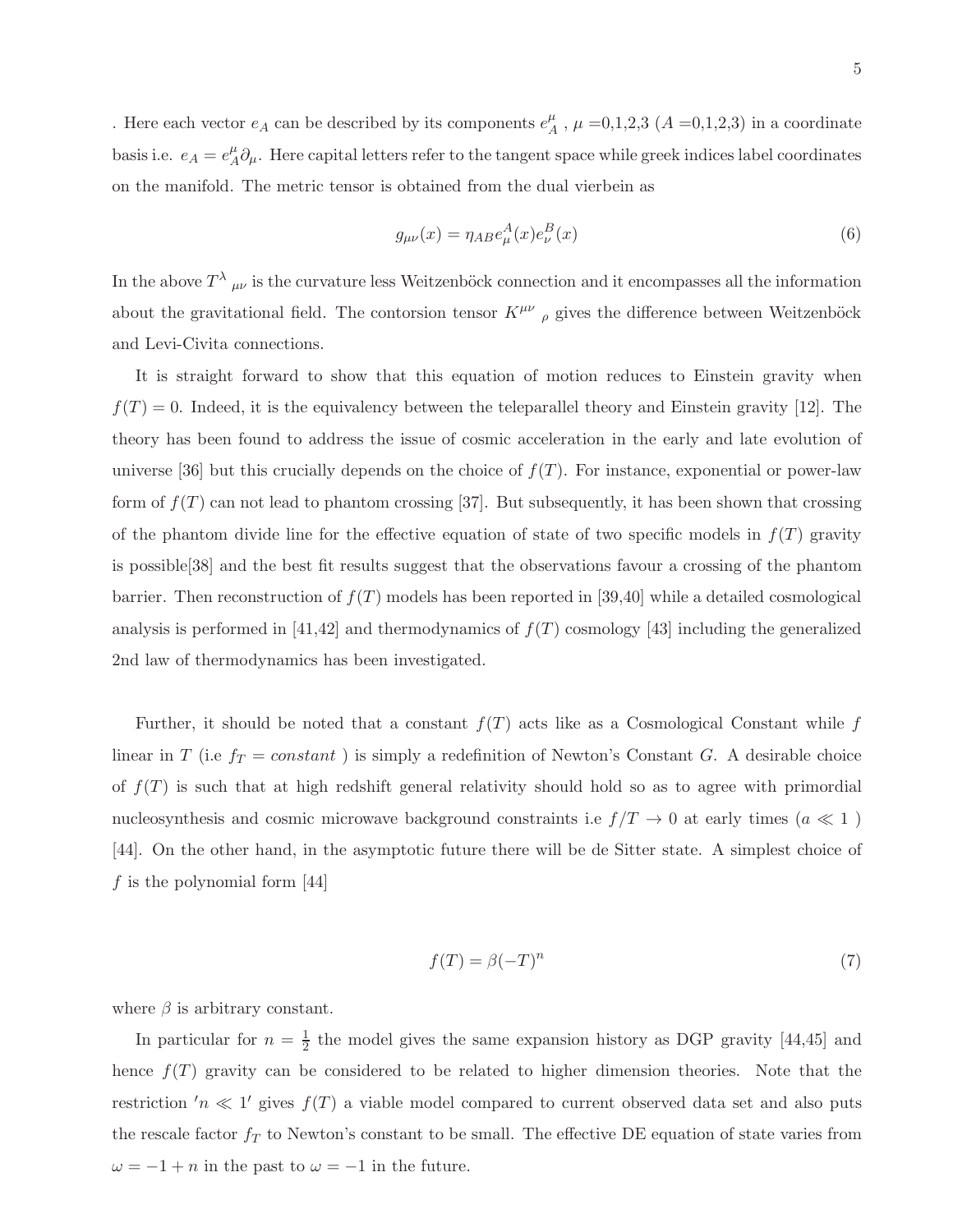Throughout the work we consider the flat homogeneous and isotropic FRW universe with the metric

$$
ds^{2} = dt^{2} - a(t)^{2} \sum (dx^{i})^{2},
$$
\n(8)

where t is cosmic time. For this metric

$$
e^A_\mu = diag(1, a(t), a(t), a(t)),
$$

where  $a(t)$  is cosmological scale factor. By combining with (5), (3) and (4) one obtains

$$
T = S^{\rho\mu\nu}T_{\rho\mu\nu} = -6H^2,
$$

where  $H = \frac{\dot{a}}{a}$  is the Hubble parameter and dot stands for derivative with respect to t.

# III. BASIC EQUATIONS IN  $f(T)$  COSMOLOGY AND FORMATION OF DYNAMICAL SYSTEM :

In  $f(T)$  gravity theory, we consider flat, homogeneous and isotropic FRW space-time as the model of our universe and the matter is chosen as dark matter in the form of dust(having energy density  $\rho_m$ ) interacting with the dark energy which is chosen as a minimally coupled scalar field  $\phi$  having self interacting potential  $V(\phi)$ . So the energy density and pressure corresponding to this scalar field are

$$
\rho_{\phi} = \frac{1}{2}\dot{\phi}^{2} + V(\phi), p_{\phi} = \frac{1}{2}\dot{\phi}^{2} - V(\phi)
$$
\n(9)

Thus the modified Friedmann equations in  $f(T)$ - gravity are [14,15]

$$
H^{2} = \frac{1}{(2f_{T} + 1)} \left[\frac{1}{3}(\rho_{\phi} + \rho_{m}) - \frac{f}{6}\right]
$$
\n(10)

$$
\dot{H} = -\frac{1}{2} \left[ \frac{\rho_m + \rho_\phi + p_\phi}{1 + f_T + 2T f_{TT}} \right] \tag{11}
$$

The energy balance equations for the individual dark components are

$$
\dot{\rho_m} + 3H\rho_m = Q \tag{12}
$$

and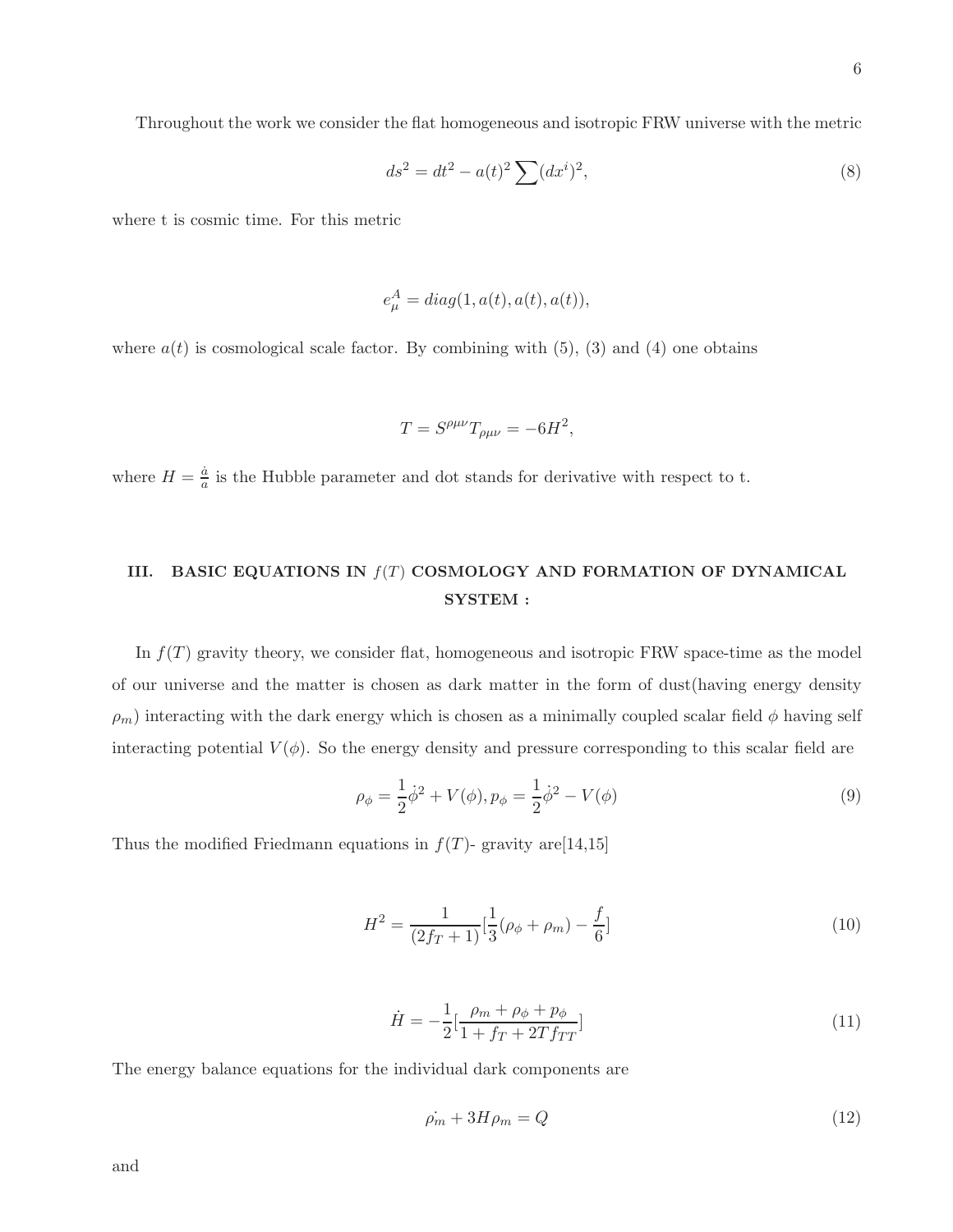$$
\dot{\rho}_{\phi} + 3H(1 + \omega_{\phi})\rho_{\phi} = -Q \tag{13}
$$

Where the interaction term Q corresponds to energy exchange between dark energy and dark matter. The positivity of Q indicates a transfer of energy from dark energy to dark matter. This is required to alleviate the coincidence problem and is compatible with the 2nd. law of thermodynamics. For the time being  $Q$  is unspecified, only it is assumed that  $Q$  does not change sign during the cosmic evolution. Due to the unknown nature of the two dark components (DM and DE), the precise form of the interaction can not be determined from the outset or from phenomenological requirements. However, it is speculated that the interaction term may lead to a major issue to be confronted in studying the physics of DE. Also, from the view point of field theory, interaction between the dark components appears naturally. Moreover, an appropriate interaction between the DE and DM can provide a mechanism to alleviate the coincidence problem. Further, in view of the continuity equations ( i.e. equations (12) and (13) ) the interaction between DE and DM should be a function of energy densities multiplied by a factor having dimension inverse of time and Hubble parameter is a natural choice for it. Thus phenomenologically, Q can be chosen as (i)  $Q = Q(H\rho_m)$ , (ii)  $Q = Q(H\rho_{\phi})$ , (iii)  $Q = Q[H(\rho_{\phi} + \rho_m)]$  or more generally (iv)  $Q = Q(H\rho_{\phi}, H\rho_m)$ . In the present work, for simplicity Q is chosen as  $Q = \alpha H \rho_m$ , where the coupling parameter ' $\alpha'$  is assumed to be small.

Now, using (9) in the continuity equation (13) the evolution of the scalar field is given by

$$
\ddot{\phi} + 3H\dot{\phi} + \frac{dV(\phi)}{d\phi} = -\frac{Q}{\dot{\phi}}\tag{14}
$$

(the modified Klein-Gordon equations)

Due to complicated form of the evolution equations, it is not possible to have analytic solution so to have a qualitative idea about the cosmological behavior we shall put the evolution equations into an autonomous dynamical system. For this, we introduce the new variables

$$
x = \frac{\dot{\phi}}{\sqrt{6}H}, y = \frac{\sqrt{V(\phi)}}{\sqrt{3}H}, \Omega_m = \frac{\rho_m}{3H^2}
$$
\n(15)

which are normalized over Hubble scale.  $\Omega_m$  is the density parameter for DM. As a result, the evolution equations reduce to the following autonomous system of ordinary differential equations ( after some algebra )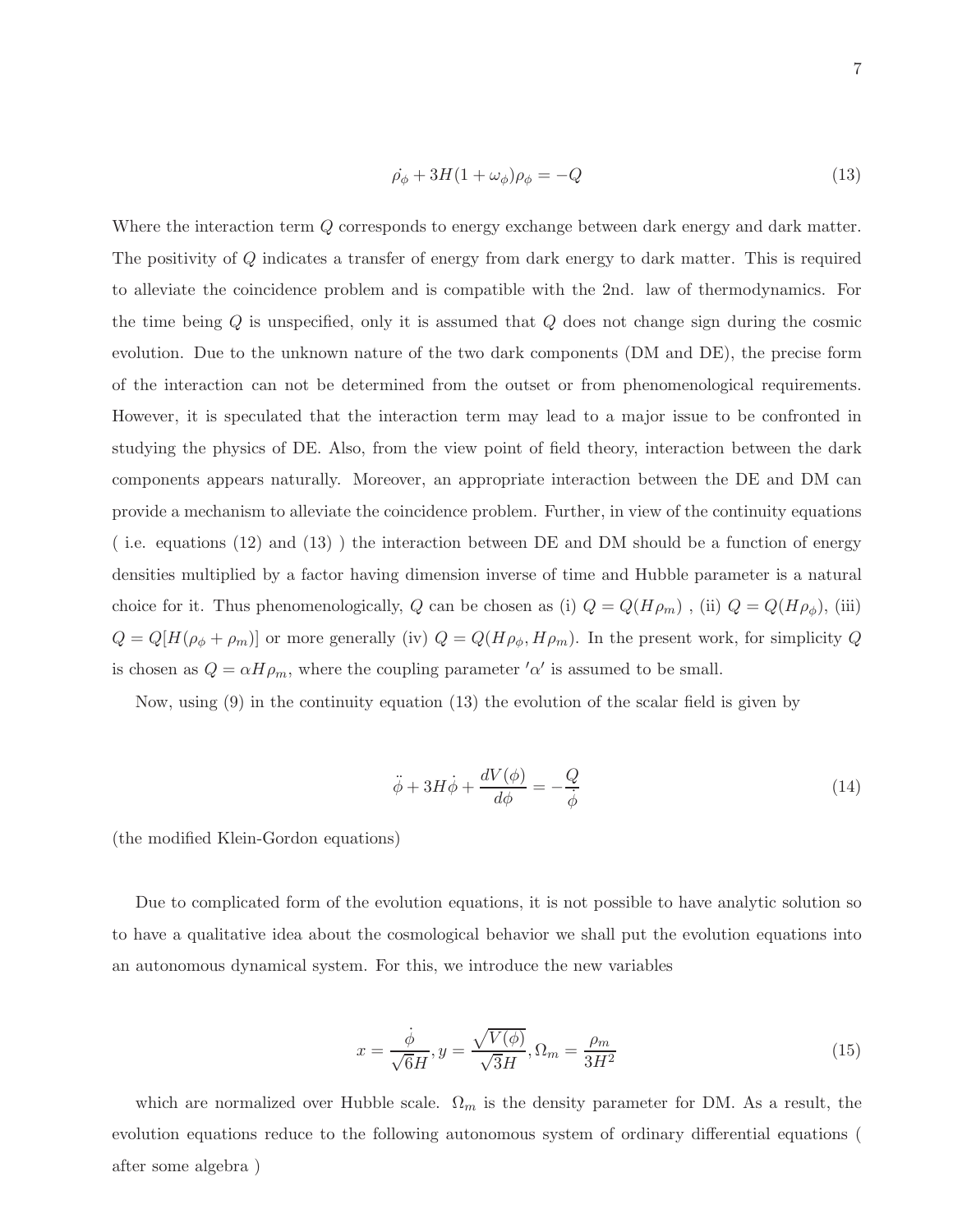$$
\frac{dx}{dN} = (1 + x^2 - y^2)(\frac{3}{2}x - \frac{\alpha}{2x}) + (\alpha - 3)x - \sqrt{\frac{3}{2}}y^2\lambda
$$

$$
\frac{dy}{dN} = y[\sqrt{\frac{3}{2}}x\lambda + \frac{3}{2}(1 + x^2 - y^2)]
$$

$$
\frac{d\Omega_m}{dN} = \Omega_m[\alpha + 3(x^2 - y^2)]
$$
(16)

where we choose  $\frac{V'(\phi)}{V(\phi)} = \lambda$ , a constant such that  $V(\phi) = e^{\lambda \phi}$  and the independent variable is chosen as  $N = \ln a$ , which is called the e-folding parameter. The system of equations in (16) is analyzed by first equating them to zero to obtain the critical points. Next we perturb equations up to first order about the critical points and check their stability.

In deriving the above autonomous system of ODE we choose  $f(T) = \beta \sqrt{-T}$  (i.e  $n = \frac{1}{2}$ )  $\frac{1}{2}$  in equation (7) and the interaction is chosen in the form  $Q = \alpha H \rho_m$ . As mentioned earlier, the positive coupling is very reassuring in view of coincidence problem. However, models with negative coupling parameter (indicates decay of DM into DE ) allow for the possibility that there is no DE field in the very early universe and that DE 'Condenses' as result of the slow decay of DM [46]. Also, it has been shown [47] that the coupling parameter is weakly constrained to negative values by Planck measurements. Further, the negative coupling can not be counted to resolve the tension between the Planck and HST measurements of the Hubble parameter [47]. Although, the negative coupling does not help to alleviate the coincidence problem, it appears in the observed data fittings that models with negative coupling shows most significant departure from zero coupling.

Further, using the normalized variables in the first modified Friedmann equation, we obtain the density parameter for the dark matter as

$$
\Omega_m = 1 - x^2 - y^2 \tag{17}
$$

Due to the energy condition  $0 < \Omega_m < 1$ , so for fix  $\Omega_m$ ,  $(x, y)$  lies on the circle  $x^2 + y^2 = 1 - \Omega_m$ . In fact, the phase space  $(x, y, \Omega_m)$  of the autonomous system (16) forms a paraboloid ( $x^2 + y^2 + \Omega_m = 1$ ) bounded by  $\Omega_m = 0$  and  $\Omega_m = 1$ . Hence the phase space is finite.

The cosmological parameters related to the scalar field namely the equation of state parameter  $\omega_{\phi}$ and the density parameter  $\Omega_{\phi}$  can be expressed by newly defined variables as

$$
\omega_{\phi} = \frac{p_{\phi}}{\rho_{\phi}} = \frac{x^2 - y^2}{x^2 + y^2}, \Omega_{\phi} = \frac{\rho_{\phi}}{3H^2} = x^2 + y^2
$$
\n(18)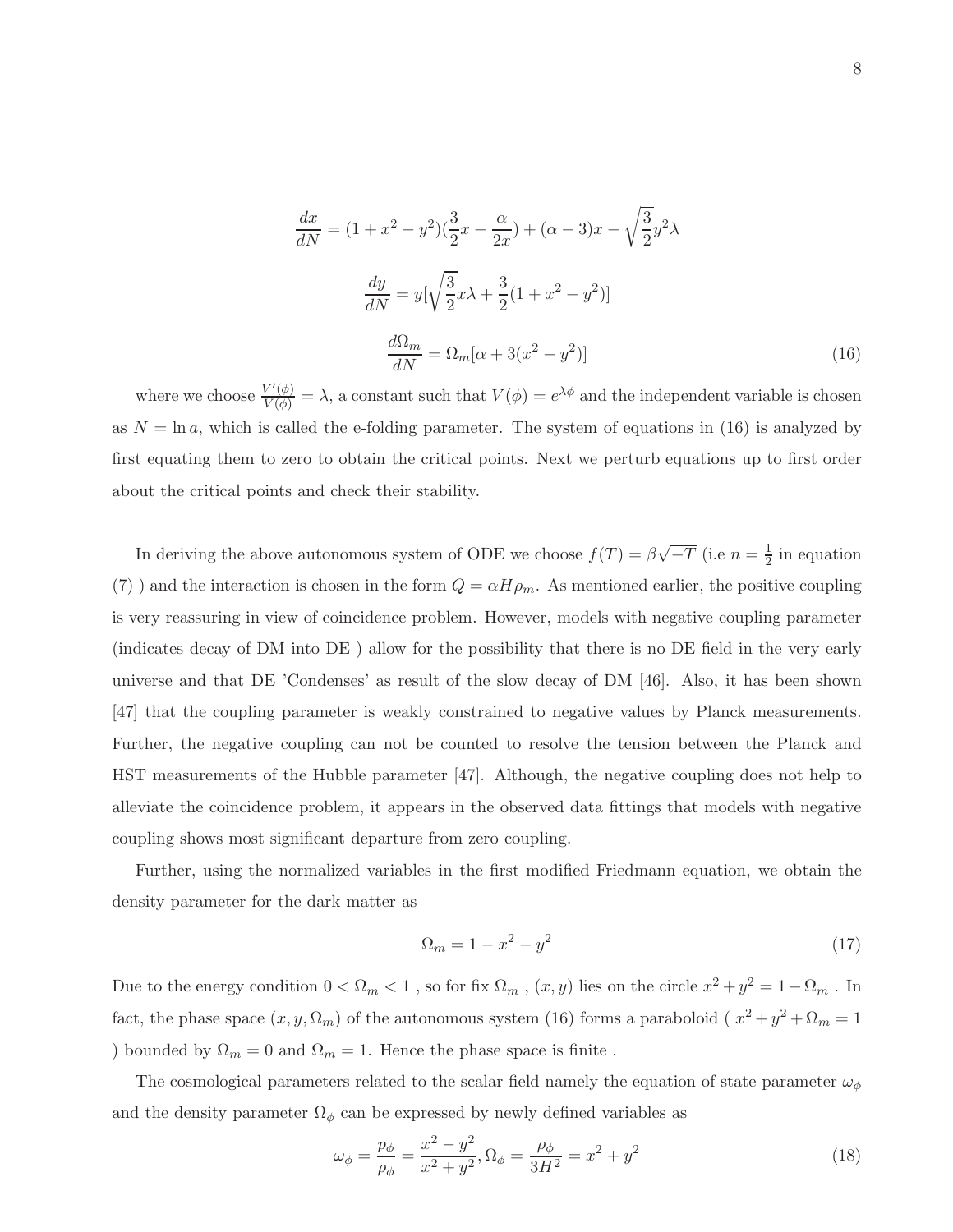and

$$
\omega_{Tot} = \frac{p}{\rho} = \frac{p_{\phi}}{\rho_{\phi} + \rho_m} = \frac{x^2 - y^2}{x^2 + y^2 + \Omega_m} = x^2 - y^2 \tag{19}
$$

since  $x^2 + y^2 + \Omega_m = 1$ . Also, the deceleration parameter has the explicit form :

$$
q = -1 - \frac{\dot{H}}{H^2} = -1 + \frac{3}{2}(2x^2 + \Omega_m)
$$
\n(20)

and the equation of state parameter of the equivalent geometric matter is

$$
\omega_g = \frac{(q-2)}{3} \tag{21}
$$

## IV. CRITICAL POINTS AND PHASE -SPACE ANALYSIS :

We analyze the stability of the corresponding dynamical system about the critical points. We shall plot the phase and evolutionary diagrams accordingly. For this reason we must find the critical points of the system of equations (16) forming an autonomous dynamical system and then we linearize the system near the critical points. The system of equations (16) has the following six critical points for the positive coupling parameter  $\alpha$  i.e. decaying of DE into matter :

- I. Critical points:  $P_1, P_2 = (\pm 1, 0, 0),$
- II. Critical Points :  $P_3, P_4 = \left(-\frac{\lambda}{\sqrt{4}}\right)$  $\frac{1}{6}, \pm \sqrt{1 - \frac{\lambda^2}{6}}$  $\frac{\sqrt{2}}{6}, 0)$
- III. Critical points :  $P_5, P_6 = \left(\frac{\alpha 3}{\sqrt{6}\lambda}, \pm \sqrt{\frac{\alpha}{3} + \frac{(\alpha 3)^2}{6\lambda^2}}, \frac{3 \alpha}{3}(1 \frac{3 \alpha}{\lambda^2})\right).$

where  $\lambda = \frac{V'}{V} = constant$ ,  $V' = \frac{dV}{d\phi}$ .

On the other hand, for negative coupling parameter we have the following two critical points

• IV. Critical points :  $P_7, P_8 = (\pm \sqrt{-\frac{\alpha}{3}})$  $\overline{\frac{\alpha}{3}}, 0, 1 + \frac{\alpha}{3}$  where  $\alpha \in (-3, 0)$ .

These critical points and the relevant physical parameters at those points are shown in table I and table II.

From table I, we see that the critical points  $P_1$  and  $P_2$  always exist ( for all  $\alpha, \lambda$  ) while  $P_3$  and  $P_4$ exist only for  $\lambda^2$  < 6. Also, the four critical points  $P_1$ ,  $P_2$ ,  $P_3$  and  $P_4$  represent only the DE components (DM is absent). The critical points  $P_5$  and  $P_6$  exist for  $2\alpha\lambda^2 + (\alpha - 3)^2 > 0$  and correspond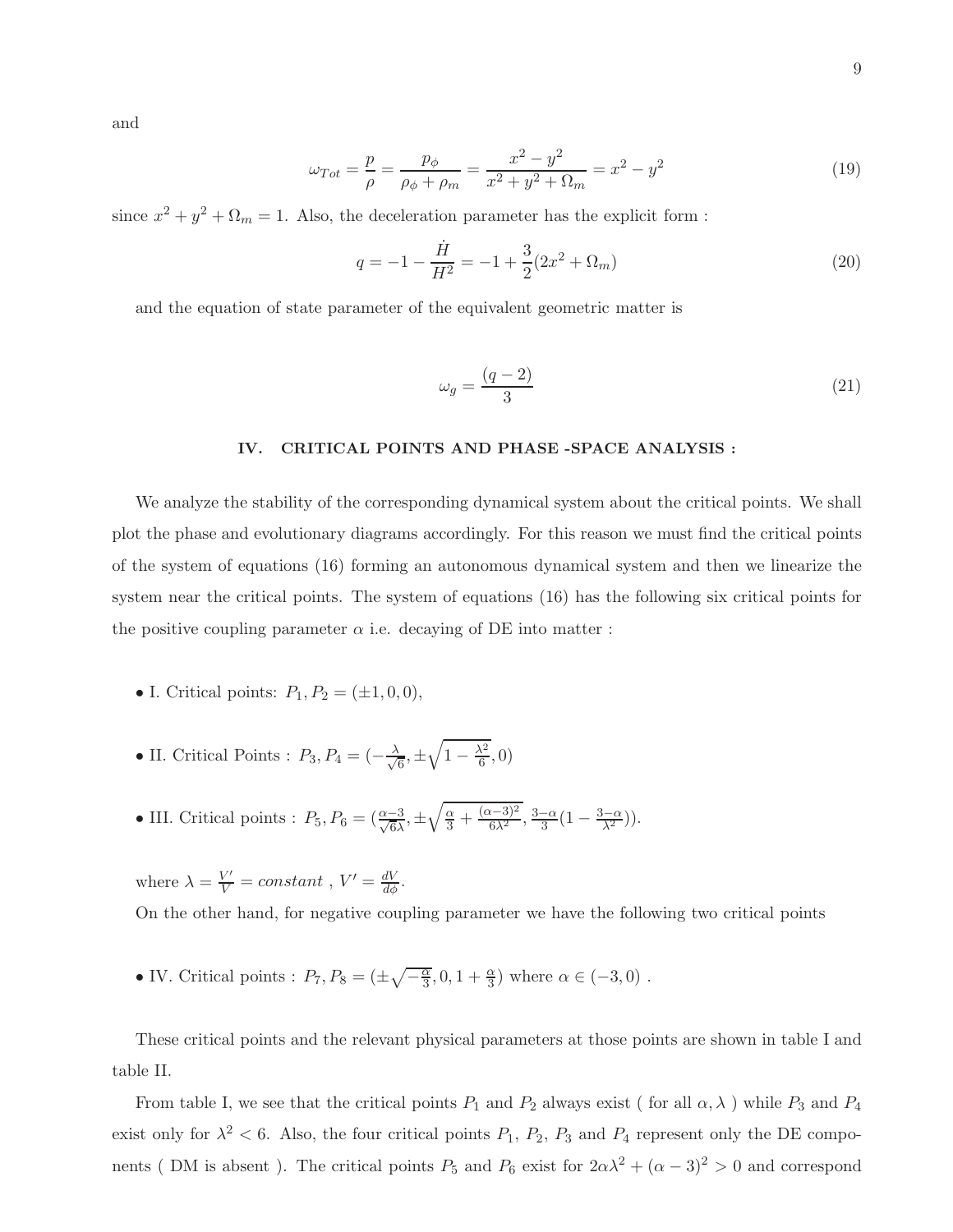| $P_i$           | $\boldsymbol{x}$                   | $\mathcal{Y}$                                           | $\Omega_m$                                                                | $\omega_{\phi}$                                          | $\omega_{Tot}$             | $\Omega_{\phi}$                                        | q                             | $\omega_g$                      |
|-----------------|------------------------------------|---------------------------------------------------------|---------------------------------------------------------------------------|----------------------------------------------------------|----------------------------|--------------------------------------------------------|-------------------------------|---------------------------------|
| $\mathcal{P}_1$ |                                    |                                                         |                                                                           |                                                          |                            |                                                        | $\mathcal{D}$                 |                                 |
| $\mathcal{P}_2$ | $-1$                               |                                                         |                                                                           |                                                          |                            |                                                        | $\mathfrak{D}$                |                                 |
| $\mathcal{P}_3$ | $\frac{\lambda}{\sqrt{6}}$         | $\lambda^2$                                             |                                                                           | $\overline{3}$                                           | $\frac{\lambda^2}{3}$      |                                                        | $\lambda^2$<br>$\Omega$       |                                 |
| $\mathcal{P}_4$ | $\frac{\lambda}{\sqrt{6}}$         | $\lambda^2$<br>$6\overline{6}$                          |                                                                           | $\overline{\mathcal{E}}$                                 | $\frac{\lambda^2}{3}$      |                                                        | $\lambda^2$<br>$\overline{2}$ |                                 |
| $P_\mathrm{5}$  | $\frac{\alpha-3}{\sqrt{6}\lambda}$ | $(\alpha - 3)^2$<br>$\frac{\alpha}{3}$<br>$6\lambda^2$  | $\frac{3-\alpha}{\lambda^2}$<br>$3-\alpha$<br>3                           | $\alpha\lambda^2$<br>$(\alpha - 3)^2 + \alpha \lambda^2$ | $\frac{\alpha}{3}$         | $(\alpha - 3)^2$<br>$\frac{\alpha}{3}$<br>$3\lambda^2$ | $\frac{1-\alpha}{2}$          | $(3+\alpha)$<br>6               |
| $\mathcal{P}_6$ | $\frac{\alpha-3}{\sqrt{6}\lambda}$ | $\frac{(\alpha-3)^2}{6\lambda^2}$<br>$\frac{\alpha}{3}$ | $\frac{3-\alpha}{2}$ (1<br>$\frac{3-\alpha}{\lambda^2}$<br>$\overline{3}$ | $\alpha\lambda^2$<br>$(\alpha-3)^2 + \alpha\lambda^2$    | $\alpha$<br>$\overline{3}$ | $(\alpha - 3)^2$<br>$\frac{\alpha}{3}$<br>$3\lambda^2$ | $rac{1-\alpha}{2}$            | $(3+\alpha)$<br>$6\overline{6}$ |

TABLE I. Table shows the location of the critical points and the values of the relevant physical parameters at those points for positive  $\alpha$ .

TABLE II. Table shows the location of the critical points and the values of the relevant physical parameters at those points when  $-3 < \alpha < 0$ .

| $\boldsymbol{x}$ | $\Omega_m$                 | $ \omega_{\phi}  \omega_{Tot}   \Omega_{\phi} $ |                            |                                                                                 |  |
|------------------|----------------------------|-------------------------------------------------|----------------------------|---------------------------------------------------------------------------------|--|
|                  | $\alpha$<br>3              | $-\frac{\alpha}{3}$                             | $\alpha$<br>$\overline{3}$ | $3\alpha$<br>$\overline{2}$                                                     |  |
|                  | $\alpha$<br>$\overline{3}$ | $\alpha$                                        | $\alpha$                   | $^{\prime}$ (1 – $3\alpha$ ).<br>$-\frac{1}{3}$ $-\frac{2}{3}$ $\frac{1}{2}(1)$ |  |

a combination of DM and DE with the ratio of two energy densities  $r = \frac{\Omega_m}{\Omega_m}$  $\frac{\Omega_m}{\Omega_\phi} = \frac{(3-\alpha)(\lambda^2 - 3+\alpha)}{\alpha\lambda^2 + (\alpha-3)^2}$ . For all critical points DE behave like a perfect fluid. Further, in table II we see that both the critical points  $P_7$  and  $P_8$  are combination of DM and DE with the ratio of density parameter  $\frac{\Omega_m}{\Omega_\phi} = -1 - \frac{3}{\alpha}$  $\frac{3}{\alpha}$ . The equivalent geometric matter behaves as dust for the critical points  $P_1$  and  $P_2$ , it behaves as quintessence matter for the critical points  $P_3$  and  $P_4$  while the geometric matter acts as phantom fluid for the critical points  $P_5$  and  $P_6$ .

## V. STABILITY ANALYSIS

We shall now discuss the stability of the critical points ( presented in Table I and the table II ) of the autonomous system (16), considering first order perturbations near the critical points. To examine the nature of critical points, one has to study the eigenvalues of the first order perturbation matrix which have been presented in Table III and table IV below :

From table III, for  $\lambda = -\sqrt{6}$ , the critical point  $P_1$  is non-hyperbolic in nature otherwise hyperbolic. On the other hand, for  $\lambda = \sqrt{6}$ , the point  $P_2$  is non-hyperbolic in nature otherwise hyperbolic.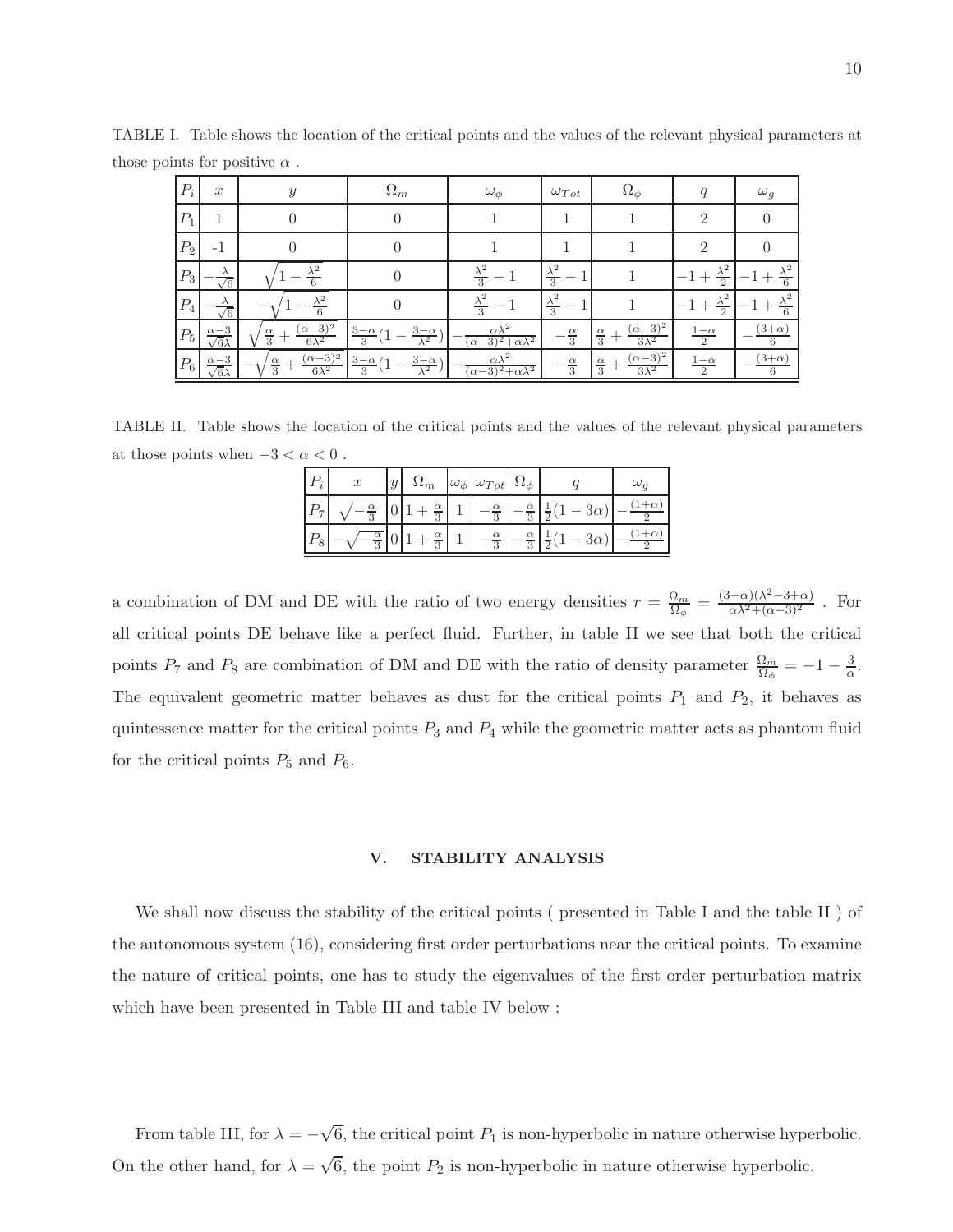

FIG. 1. Projections of the phase trajectories onto the plane ( x, y,  $\Omega_m\,=\,0$  ) of interacting DE in  $f(T)$  model for the choices of  $(\alpha=0.001$  ,  $\lambda=2.7)$ 



FIG. 2. Phase portrait of the system (16) for the choices of  $\alpha = 0.001$ ,  $\lambda = -2.7$ .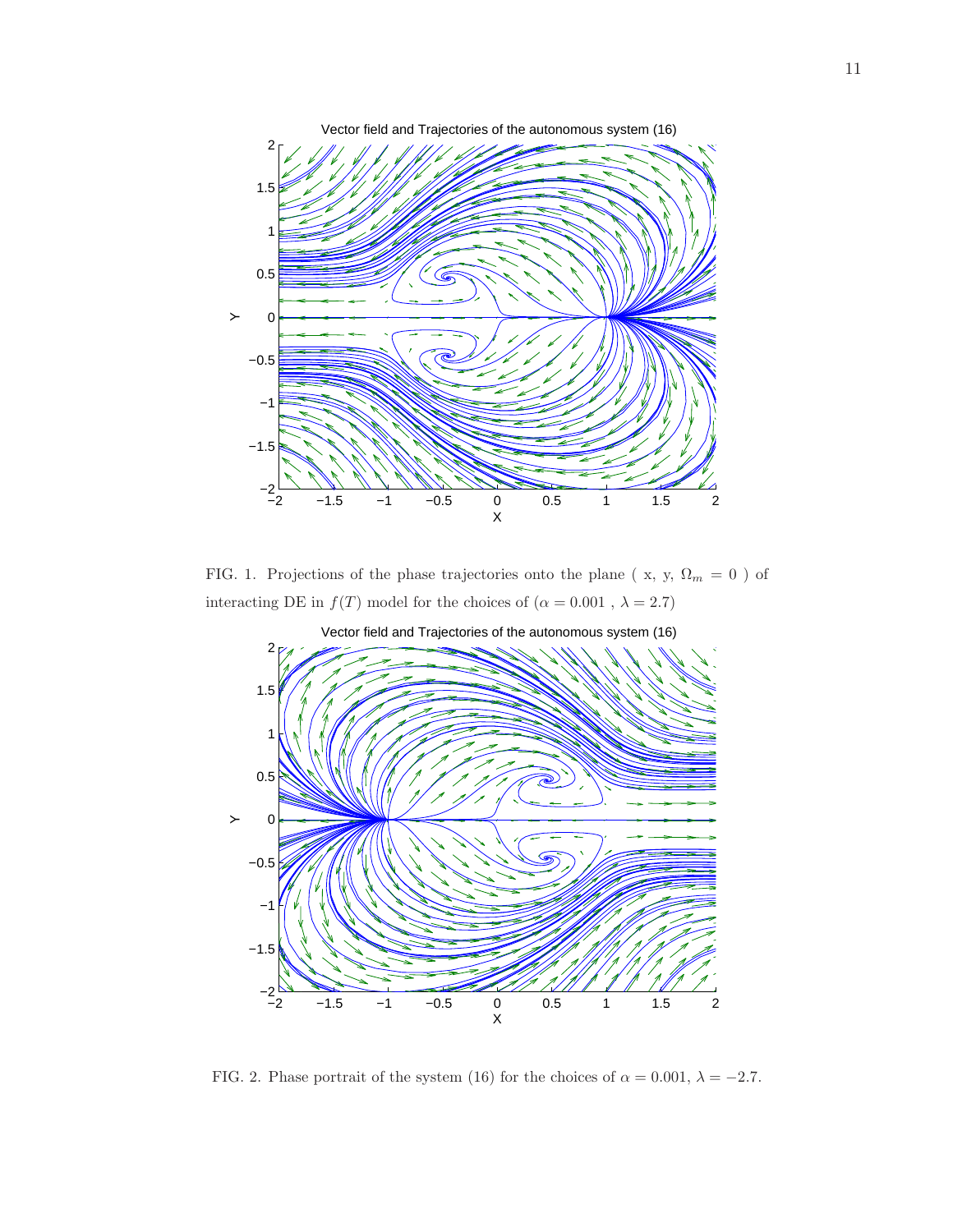

FIG. 3. Figure shows the phase portrait of the system (16) for the choices of  $\alpha = 0.001, \lambda = 1.1$ in the phase plane (x,y, $\Omega_m = 0$ ).



FIG. 4. Phase portrait of the system (16) for the choices of  $\alpha = 0.001$ ,  $\lambda = -1.1$ 



FIG. 5. Phase portrait of system of equations (16) for the choices of  $\alpha = 0.001$ ,  $\lambda = 1.9$  in the phase plane ( x, y,  $\Omega_m=0$  ) .



FIG. 6. Phase portrait for  $\alpha = 0.001$ , and  $\lambda = 2.1$ 

The critical point  $P_1$  is saddle node for  $\lambda < -\sqrt{6}$  (see figure 2.) and  $P_2$  is saddle node for  $\lambda > \sqrt{6}$  ( see figure 1. ) while  $P_1$  is unstable node for  $\lambda > -\sqrt{6}$  (fig: 1.) and  $P_2$  is unstable node for  $\lambda < \sqrt{6}$ ( fig: 2. ) There are no acceleration phase of the universe near the critical points  $P_1$  and  $P_2$ . Also, these two critical points represent solutions without matter part of the universe. They are only the kinetic energy dominated solutions.

On the other hand, the critical points  $P_3$  and  $P_4$  are same in all respect and are hyperbolic in nature. These two critical points are stable solutions if  $0 < \alpha < 3 - \lambda^2$ . Also, they behave like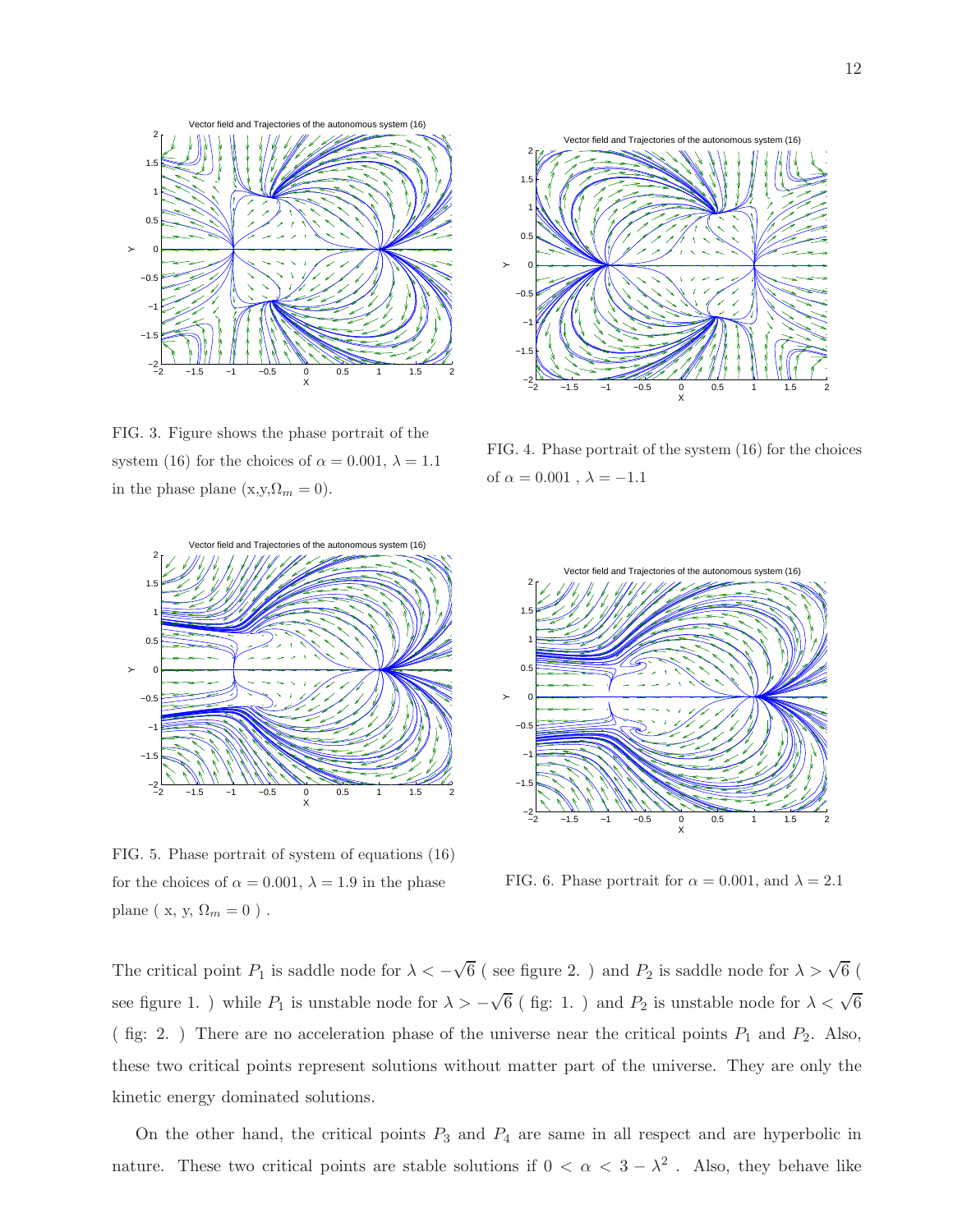

FIG. 7. Projection of phase trajectories onto a given plane ( $x,y,\Omega_m = 0$ ) here, we choose  $\Omega_m = 0$  . Note that while the point  $P_1$  : (x,y)=(1,0) and the point  $P_2$  : (x,y)  $=$  (-1,0) are unstable node i.e. source for ( $\alpha = 0.001, \lambda = 0.5$ ), the points  $P_3$  and  $P_4$  (see in table I) are the stable solutions i.e. attractor solutions in the given phase space. Observe that all the trajectories in the phase space always emerge from the points  $P_1$  and  $P_2$  while all the trajectories enter into the points  $P_3$  and  $P_4$ 



FIG. 8. Phase portrait of system of equations (16) for the choices of  $\alpha = 0.001$ ,  $\lambda = 0.5$  with grid difference 0.52



FIG. 9. Phase portrait for  $\alpha = 0.0012$ , and  $\lambda = 0.52$ with grid difference 0.5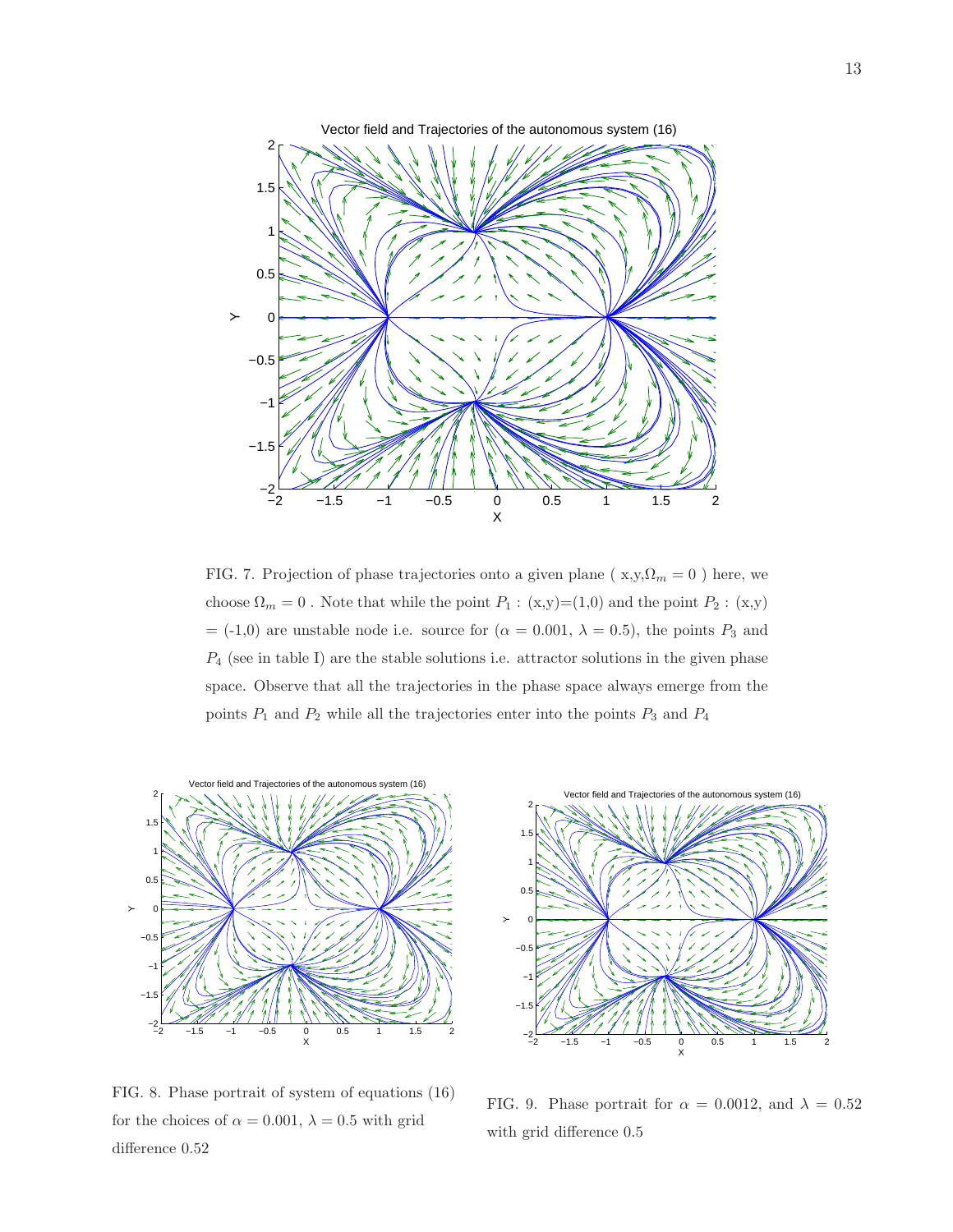|       | $dA = [(-\frac{1}{2} + \frac{1}{2} + \frac{1}{4} + \frac{1}{\lambda^2}) - \frac{1}{\alpha - 3}) + \frac{1}{\lambda^2} (4\alpha - \lambda) - (\alpha - 3)^2] (\lambda^2 + \alpha - 3) (\frac{1}{\lambda^2 (\alpha - 3)} - 3)$ |                                                      |                                                                                                                                                                                                                                  |  |  |  |  |  |  |  |
|-------|------------------------------------------------------------------------------------------------------------------------------------------------------------------------------------------------------------------------------|------------------------------------------------------|----------------------------------------------------------------------------------------------------------------------------------------------------------------------------------------------------------------------------------|--|--|--|--|--|--|--|
| $P_i$ | $\lambda_1$                                                                                                                                                                                                                  | $\lambda_2$                                          | $\lambda_3$                                                                                                                                                                                                                      |  |  |  |  |  |  |  |
| $P_1$ | $3 + \alpha$                                                                                                                                                                                                                 | $3+$                                                 | $3 + \alpha$                                                                                                                                                                                                                     |  |  |  |  |  |  |  |
| $P_2$ | $3 + \alpha$                                                                                                                                                                                                                 |                                                      | $3 + \alpha$                                                                                                                                                                                                                     |  |  |  |  |  |  |  |
|       | $P_3 \alpha-3+\lambda^2$                                                                                                                                                                                                     | $\frac{\lambda^2}{2}-3$                              | $\alpha-3+\lambda^2$                                                                                                                                                                                                             |  |  |  |  |  |  |  |
|       | $P_4 \alpha-3+\lambda^2$                                                                                                                                                                                                     | $\frac{\lambda^2}{2} - 3$                            | $\alpha-3+\lambda^2$                                                                                                                                                                                                             |  |  |  |  |  |  |  |
| $P_5$ | $\theta$                                                                                                                                                                                                                     | $-\frac{3}{2}-\frac{3\alpha}{2}$<br>$\frac{1}{2}[A]$ | $-\frac{\alpha\lambda^2}{\alpha-3}+\frac{3(\alpha-3)^2}{4\lambda^2}\Big \Big \frac{1}{2}\Big[-A-\frac{3}{2}-\frac{3\alpha}{2}-\frac{\alpha\lambda^2}{\alpha-3}+\frac{3(\alpha-3)^2}{4\lambda^2}\Big]$                            |  |  |  |  |  |  |  |
| $P_6$ | $\theta$                                                                                                                                                                                                                     | $\frac{1}{2}[A]$                                     | $\frac{3}{2}-\frac{3\alpha}{2}-\frac{\alpha \lambda ^2}{\alpha -3}+\frac{3(\alpha -3)^2}{4\lambda ^2}]\Big[\frac{1}{2}[-A-\frac{3}{2}-\frac{3\alpha}{2}-\frac{\alpha \lambda ^2}{\alpha -3}+\frac{3(\alpha -3)^2}{4\lambda ^2}]$ |  |  |  |  |  |  |  |

TABLE III. Eigenvalues of the linearized matrix for the critical points of the autonomous system (16) when  $\alpha$ is positive and  $A = \left[ \left( -\frac{3}{2} + \frac{\alpha}{2} + \frac{7}{4} \frac{(\alpha - 3)^2}{\lambda^2} - \frac{\alpha \lambda^2}{\alpha - 3} \right) \right]$  $\frac{\alpha\lambda^2}{\alpha-3}$ )<sup>2</sup> +  $\frac{1}{\lambda^2}$ (4 $\alpha^2\lambda^4$  – ( $\alpha$  – 3)<sup>4</sup>)( $\lambda^2$  +  $\alpha$  – 3)( $\frac{1}{\lambda^2(\alpha-3)}$  – 3)]<sup>1</sup><sup>2</sup>  $3)$ ] $\frac{1}{2}$ 

TABLE IV. Table shows the eigenvalues of the linearized matrix for the critical points of (16) when  $\alpha \in (-3,0)$ 

.

| $\epsilon$ |   | $\Delta$ 2                                                                |  |
|------------|---|---------------------------------------------------------------------------|--|
| Р.,        | ച | $-\frac{\alpha}{2}+\frac{3}{2}+\lambda$<br>$\sqrt{-\frac{\alpha}{2}}$     |  |
| $P_8$      |   | $-\frac{\alpha}{2}$<br>$-\frac{\alpha}{2}+$ $\dot{\ }$<br>$\frac{9}{2}$ – |  |

attractor solutions for  $\lambda^2 < 3$  (i.e.  $-\sqrt{3} < \lambda < \sqrt{3}$ ). But when  $3 < \lambda^2 < 6$  the two critical points  $P_3$ and  $P_4$  behave like saddle node ( these are shown in the phase portrait). There exists an accelerating phase of the universe near these critical points  $P_3$  and  $P_4$  for  $\lambda^2 < 2$ .

 $P_5$  and  $P_6$  are also same in all respect. They are combination of both DM and DE. These solutions are dominated by DE components only for  $\alpha + \lambda^2 = 3$ .  $P_5$  and  $P_6$  correspond to solutions in accelerating or decelerating phase of universe according as  $\alpha$  > < 1.

Now, in the table IV, for negative coupling parameter, we get two critical points namely  $P_7$  and P<sup>8</sup> which are non-hyperbolic in nature. The solutions are saddle like ( because one eigenvalue is always positive in both of the cases ) due to instability in the eigen direction associated with positive eigenvalue and the stability of an eigen direction associated to a negative eigenvalue. These solutions are dominated by both DM and DE components. There is no accelerating phase near these critical points.

|                                                                            | <b>EXECUTE:</b> $\theta$ . Sumplies through the divided where $D = 0\omega + 2\gamma \cos \theta$ as $\theta$ and $\theta$ . |                                                                                                                                |  |  |  |  |  |
|----------------------------------------------------------------------------|------------------------------------------------------------------------------------------------------------------------------|--------------------------------------------------------------------------------------------------------------------------------|--|--|--|--|--|
| $C_s^2$                                                                    | For classical stability $(C_s^2 \geq 0)$                                                                                     | For quantum stability                                                                                                          |  |  |  |  |  |
|                                                                            |                                                                                                                              | $(p_x \geq 0, p_x + 2xp_{xx} \geq 0)$                                                                                          |  |  |  |  |  |
| $\left 1+\frac{\sqrt{6}xy^2\lambda}{3x^2+\frac{\alpha}{2}\Omega_m}\right $ | $6x^2 + 2\sqrt{6}xy^2\lambda + \alpha\Omega_m \ge 0$                                                                         | $6x^2 + 2\sqrt{6}xy^2\lambda + \alpha\Omega_m \geq 0$ and                                                                      |  |  |  |  |  |
|                                                                            |                                                                                                                              | $1+\frac{4xH}{B}[(6x+\sqrt{6}\lambda y^2)\frac{dx}{dN}+2\sqrt{6}\lambda xy\frac{dy}{dN}+\frac{\alpha}{2}\frac{d\Omega_m}{dN}]$ |  |  |  |  |  |
|                                                                            |                                                                                                                              | $\leq 9xH(2x^2+\Omega_m)$                                                                                                      |  |  |  |  |  |

TABLE V. Stability criteria of the model where  $B = 6x^2 + 2\sqrt{6}xy^2\lambda + \alpha\Omega_m \ge 0$ .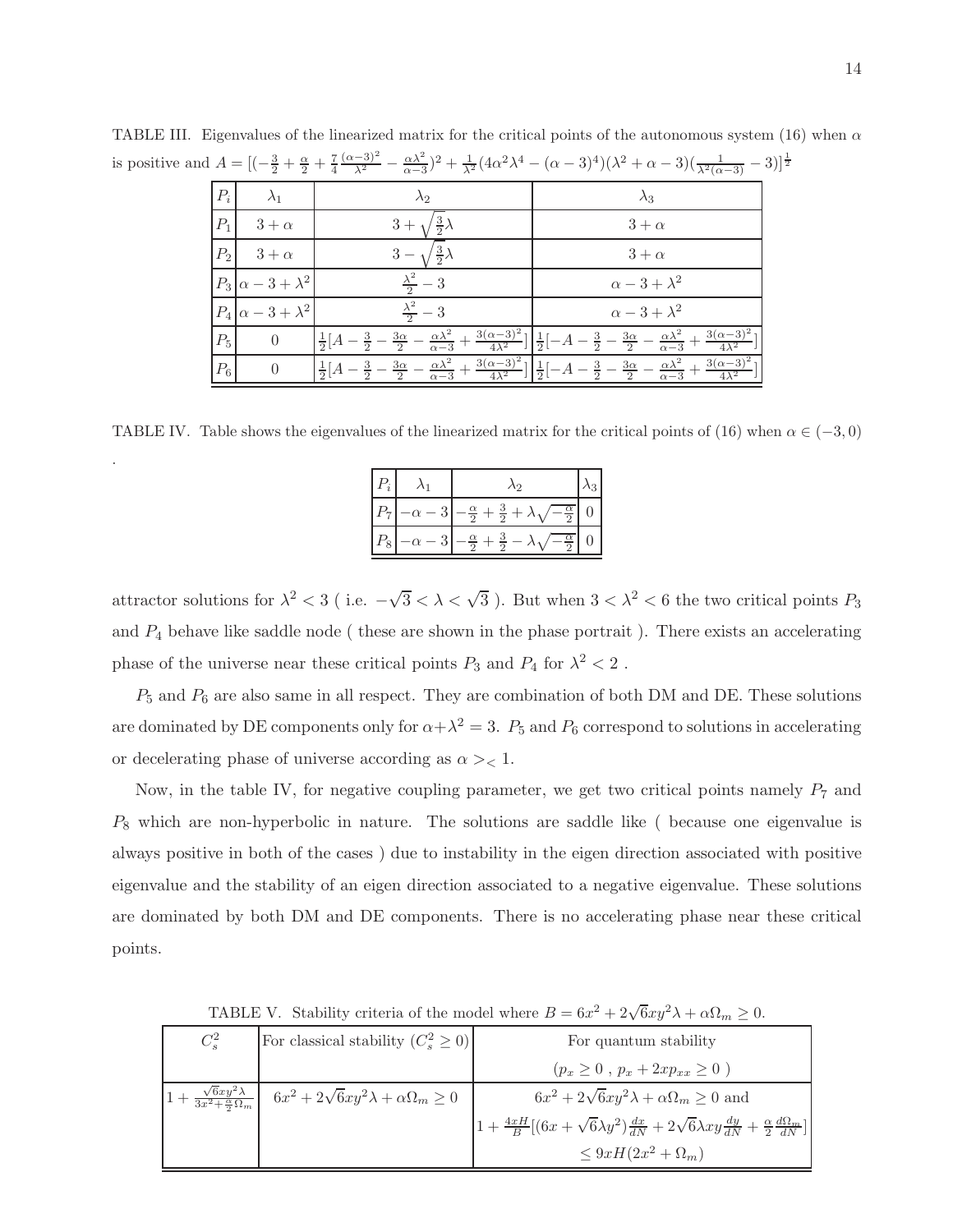Thus, our main results can be summarized as follows ( see tables I, III, II and IV ):

• For all  $\lambda$  and  $\alpha > 0$ , the kinetic energy dominated solutions ( points  $P_1$  and  $P_2$  in table I ) are always unstable points in phase space. In particular,  $P_1$  and  $P_2$  represent source or repealer ( unstable nodes) in phase space for  $\lambda \in (-\sqrt{6}, \sqrt{6})$  and are always decelerating  $(q = 2)$  (see figures 3, 4 and 7).

• For  $0 < \alpha < 3 - \lambda^2$ ,  $\lambda^2 < 3$  (i.e.  $-\sqrt{3} < \lambda < \sqrt{3}$ ); the scalar field dominated solutions (points  $P_3$  and  $P_4$  in table I ) are the late time attractor ( see figures 3, 4 and 7), while for  $3 < \lambda^2 < 6$  the solutions are saddle node (see figures 5 and 6). Also, for  $\lambda^2 < 2$ , there exists an accelerating phase of the universe near the critical points  $P_3$  and  $P_4$ .

• For all  $\lambda$  and  $\alpha > 0$  two critical points  $P_5$  and  $P_6$  (see table I) are non-hyperbolic and are combination of DE and DM components. These are the solutions accelerating or decelerating completely depend on the coupling parameter  $\alpha$ . By the linear stability theory, it is not easy to get the stability criteria of these critical points.

• For  $\alpha \in (-3,0)$ , the two non-hyperbolic critical points  $P_7$  and and  $P_8$  (see in table II) can be obtained which are saddle points and are both combination of DE and DM. They are always decelerating ( $q = \frac{1}{2}$  $\frac{1}{2}(1-3\alpha)$ , see table II ).

• In the above figures 1-7 the variables x and y are chosen in the range  $[-2,2]$  with grid points at a difference of 0.5. The model parameters  $\alpha$  and  $\lambda$  are chosen as  $\alpha = 0.001$  and  $\lambda = 0.5$ . To examine, whether the present model depends continuously on data we have drawn figures 8 and 9. In fig. 8 we have changed the grid difference to 0.52 while in fig. 9 we have changed the model parameters as  $\alpha = 0.0012$  and  $\lambda = 0.52$ . It is found that both the figures 8 and 9 do not differ significantly from figure 7. So we may conclude that the model depends continuously on data.

## VI. EQUILIBRIUM POINTS AND STABILITY CRITERIA

In the present three dimensional autonomous system the local stability criteria of an equilibrium point is characterized by the eigenvalues of the perturbation matrix ( presented in table III and table IV for different values of coupling parameter  $\alpha$ ) and then discussion about local stability is presented . We shall now investigate the classical as well as quantum stability of the model.

In cosmological perturbation, sound speed  $(C_s)$  has a crucial role in characterizing classical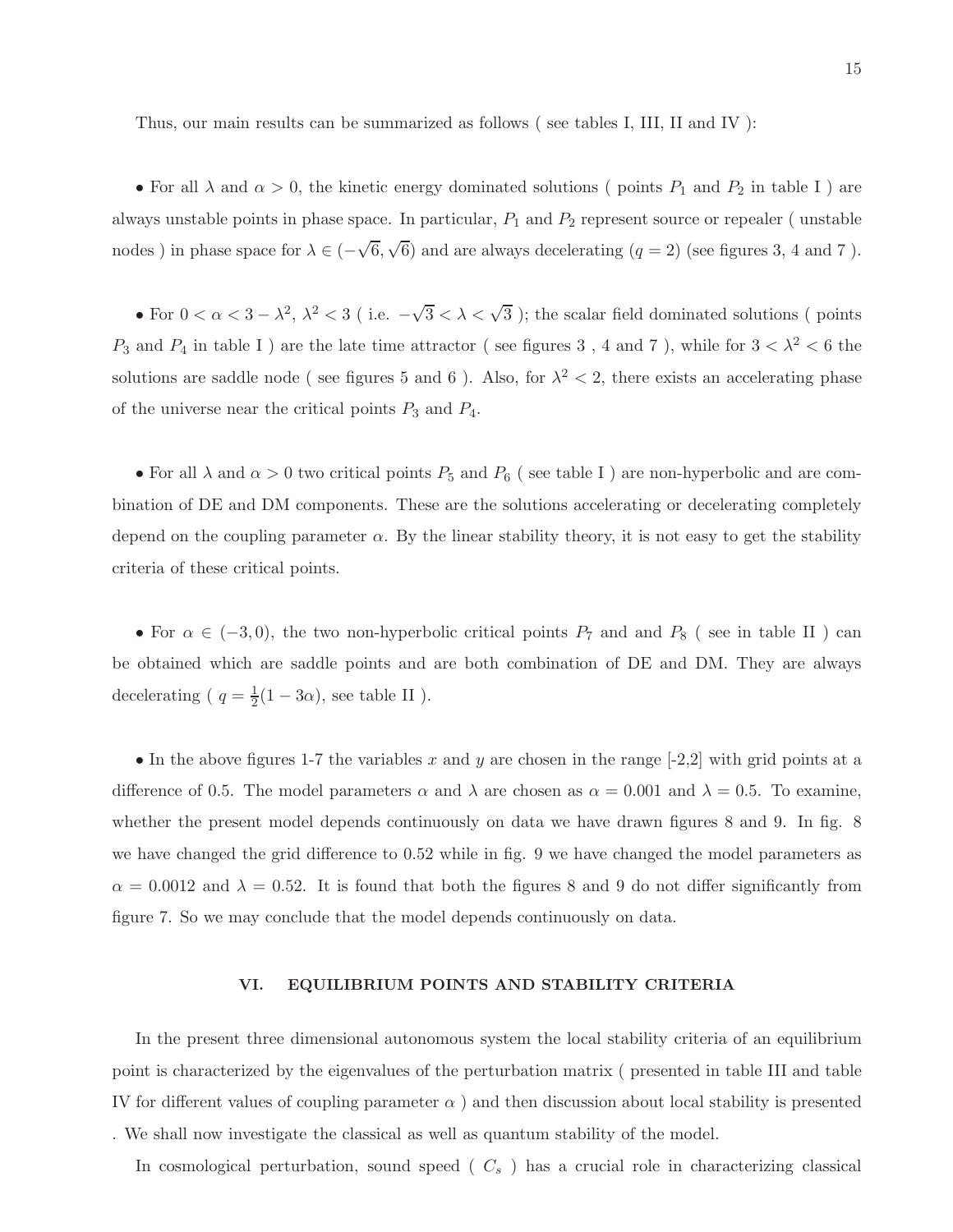| $P_i$           | $\boldsymbol{x}$                   | $\boldsymbol{y}$                                                                                                                   | $\Omega_m$           | local stability                                                                                                 | classical stability       | quantum stability                                           |
|-----------------|------------------------------------|------------------------------------------------------------------------------------------------------------------------------------|----------------------|-----------------------------------------------------------------------------------------------------------------|---------------------------|-------------------------------------------------------------|
| $P_1$           | $\mathbf{1}$                       | $\Omega$                                                                                                                           | $\overline{0}$       | unstable                                                                                                        | stable                    | stable if $H \geq \frac{1}{18}$                             |
| $P_2$           | $-1$                               | $\theta$                                                                                                                           | $\overline{0}$       | unstable                                                                                                        | stable                    | stable if $H \leq -\frac{1}{18}$                            |
| $P_3$           | $\frac{\lambda}{\sqrt{6}}$         | $1-\frac{\lambda^2}{6}$                                                                                                            | $\overline{0}$       | stable (sink) if                                                                                                |                           |                                                             |
|                 |                                    |                                                                                                                                    |                      | $ 0 < \alpha < 3 - \lambda^2$ and $\lambda^2 < 3$ stable if $\lambda^2 \geq 3$ stable if $\lambda^2 \geq 3$ and |                           |                                                             |
|                 |                                    |                                                                                                                                    |                      |                                                                                                                 |                           | $\lambda^3 H \leq -\sqrt{\frac{2}{3}}$                      |
| $\mathcal{P}_4$ | $-\frac{\lambda}{\sqrt{6}}$        | $-\sqrt{1-\frac{\lambda^2}{6}}$                                                                                                    | $\theta$             | stable (sink) if                                                                                                |                           |                                                             |
|                 |                                    |                                                                                                                                    |                      | $ 0 < \alpha < 3 - \lambda^2$ and $\lambda^2 < 3$ stable if $\lambda^2 \geq 3$ stable if $\lambda^2 \geq 3$ and |                           |                                                             |
|                 |                                    |                                                                                                                                    |                      |                                                                                                                 |                           | $\lambda^3 H \leq -\sqrt{\frac{2}{3}}$                      |
| $P_5$           | $\frac{\alpha-3}{\sqrt{6}\lambda}$ | $\sqrt{\frac{\alpha}{3}+\frac{(\alpha-3)^2}{6\lambda^2}}$ $\frac{3-\alpha}{3}(1-\frac{3-\alpha}{\lambda^2})$                       |                      | linear stability fails                                                                                          | stable if $\alpha \geq 3$ | stable if $\alpha \geq 3$ and                               |
|                 |                                    |                                                                                                                                    |                      |                                                                                                                 |                           | $(\alpha - 3)^2 \frac{H}{\lambda} \leq -\sqrt{\frac{2}{3}}$ |
| $P_6$           | $\frac{\alpha-3}{\sqrt{6\lambda}}$ | $-\sqrt{\frac{\alpha}{3}+\frac{(\alpha-3)^2}{6\lambda^2}}\left(\frac{3-\alpha}{3}\left(1-\frac{3-\alpha}{\lambda^2}\right)\right)$ |                      | linear stability fails                                                                                          | stable if $\alpha \geq 3$ | stable if $\alpha \geq 3$ and                               |
|                 |                                    |                                                                                                                                    |                      |                                                                                                                 |                           | $(\alpha-3)^2\frac{H}{\lambda} \leq -\sqrt{\frac{2}{3}}$    |
| $P_7$           | $\frac{\alpha}{3}$                 | $\theta$                                                                                                                           | $1+\frac{\alpha}{3}$ | unstable (saddle)                                                                                               | unstable                  | unstable                                                    |
| $P_8$           |                                    | $\theta$                                                                                                                           | $1+\frac{\alpha}{3}$ | unstable (saddle)                                                                                               | unstable                  | unstable                                                    |

TABLE VI. Condition for stability at each equilibrium point.

stability. In fact,  $C_s^2$  appears as a coefficient of the term  $\frac{k^2}{a^2}$  $\frac{k^2}{a^2}$  ( k is the comoving momentum and 'a' is the usual scale factor) and classical fluctuations may be considered to be stable when  $C_s^2$  is positive. On the other hand, for quantum instabilities at UV scale we decompose the scalar field into a homogeneous part (  $\phi_0$  ) and a fluctuation as

$$
\phi(x,t) = \phi_0(t) + \delta\phi(x,t) \tag{22}
$$

Then by expanding the pressure  $p(x, \phi)$ , up to second order in  $\delta\phi$ , the Hamiltonian for the fluctuations takes the form [48,49]

$$
\widetilde{H} = (p_x + 2xp_{xx})\frac{(\delta\dot{\phi})^2}{2} + p_x\frac{(\nabla\delta\phi)^2}{2} - p_{\phi\phi}\frac{(\delta\phi)^2}{2}
$$
\n(23)

where suffix stands for differentiation with respect to the corresponding variable[50]. For positive definiteness of the Hamiltonian we must have

$$
p_x + 2xp_{xx} \ge 0, p_x \ge 0, -p_{\phi\phi} \ge 0
$$
\n(24)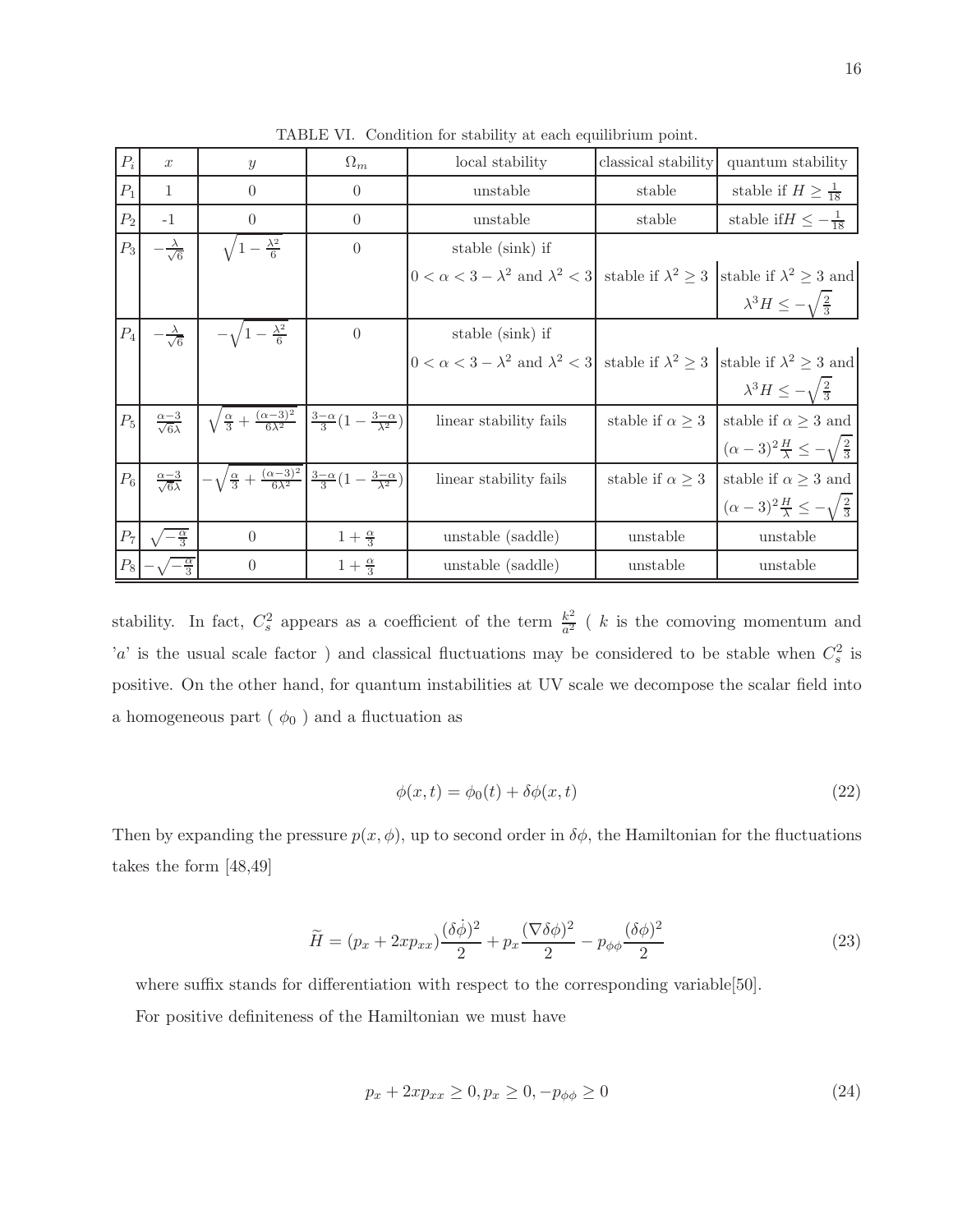where the first two inequalities are related to quantum stability.

Further,  $C_s^2$  should be less than unity. Because otherwise it is possible to send signals along spacelike world lines and this would open a Pandora's box of classical time travel Paradoxes and this also violates the unitarity of quantum theory. Further, if  $C_s^2 > 1$  then from the effective field theory the fluctuations  $\delta\phi$  propagate faster than the speed of light and therefore there will be violation of Causality. In the present cosmological scenario we have

$$
C_s^2 = 1 + \frac{\sqrt{6}xy^2\lambda}{3x^2 + \frac{\alpha}{2}\Omega_m} \tag{25}
$$

so for classical stability ( assuming  $\alpha > 0$  )

$$
6x^2 + 2\sqrt{6}xy^2\lambda + \alpha\Omega_m \ge 0
$$
\n(26)

while for quantum stability the restrictions are

$$
6x^2 + 2\sqrt{6}xy^2\lambda + \alpha\Omega_m \ge 0
$$

$$
and
$$

$$
1 + \frac{4xH}{B}[(6x + \sqrt{6\lambda}y^2)\frac{dx}{dN} + 2\sqrt{6\lambda}xy\frac{dy}{dN} + \frac{\alpha}{2}\frac{d\Omega_m}{dN}] \leq 9xH(2x^2 + \Omega_m)
$$

where  $B = 6x^2 + 2\sqrt{6}xy^2\lambda + \alpha\Omega_m$  which is positive, H is the Hubble parameter and the values of  $\frac{dx}{dN}$ ,  $\frac{dy}{dN}$  and  $\frac{d\Omega_m}{dN}$  are given in the system of equations (16).

We have shown both classical and quantum stability criteria of the model in table V. We shall now discuss about the criteria for the model stability at the equilibrium points ( presented in table I and table II) when x,y and  $\Omega_m$  take the corresponding values at the equilibrium points. From the tables I and III we see that the equilibrium points  $P_1$  and  $P_2$  are not locally stable( saddle node or unstable node), they behave like source for  $\lambda \in (-\sqrt{6}, \sqrt{6})$  and from the above model stability analysis they correspond to classical stability only but conditional quantum stable i.e  $P_1$  corresponds to quantum stability if  $H \ge \frac{1}{18}$  while for  $H \le -\frac{1}{18}$ , the critical point  $P_2$  corresponds to quantum stability. As the equilibrium points  $P_3$  and  $P_4$  are same in all respect so they correspond to classical stability of the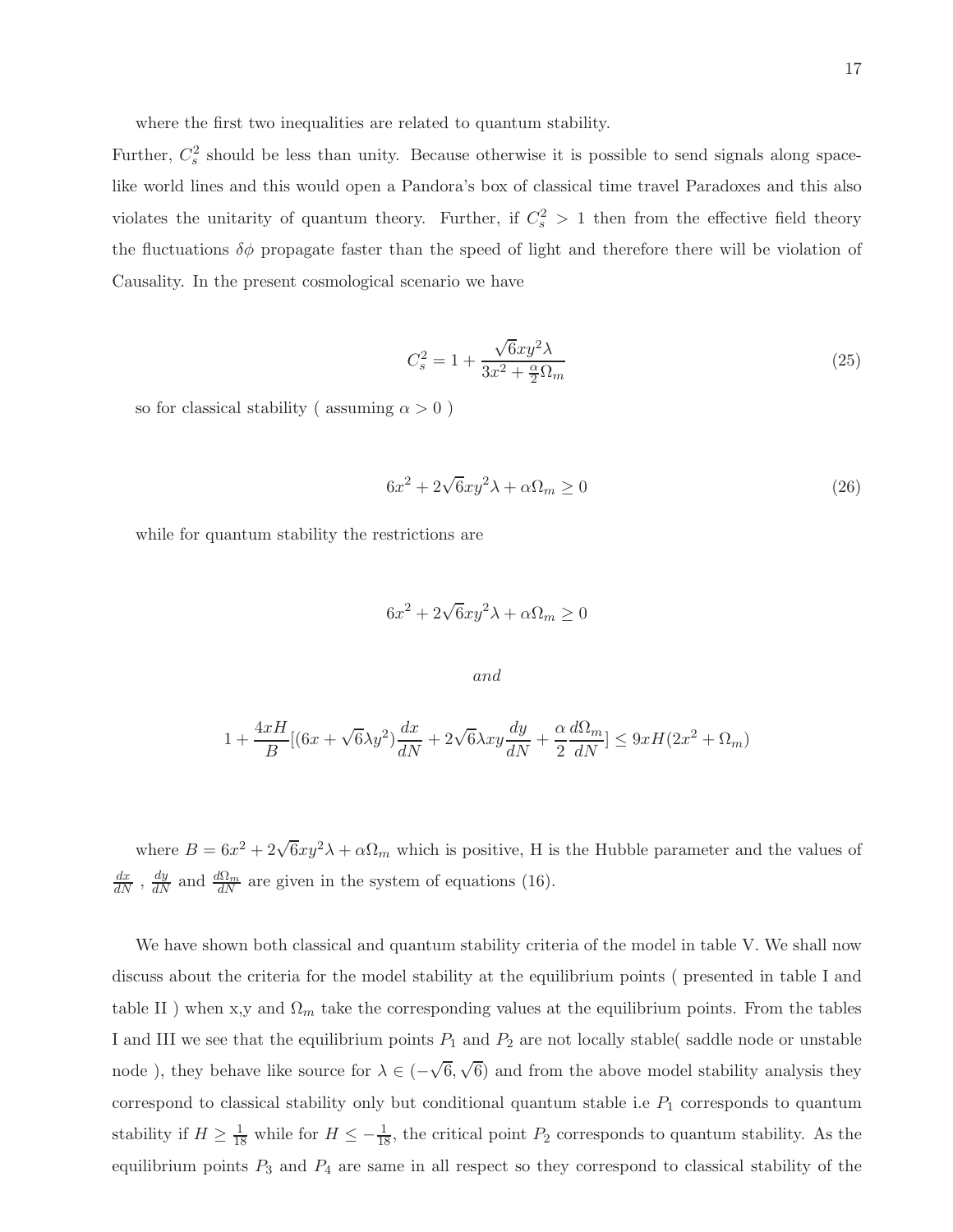model if  $\lambda^2 \geq 3$  while for quantum stability the restrictions are  $\lambda^2 \geq 3$  and  $\lambda^3 H \leq -\sqrt{\frac{2}{3}}$  $\frac{2}{3}$  (see table VI). From local stability analysis, we see that the critical points  $P_3$  and  $P_4$  (table I) are stable if  $\lambda^2$  < 3. From the above model stability analysis we see that the two equilibrium points  $P_5$  and  $P_6$  are classical stable if  $\alpha \ge 3$  where as they correspond to quantum stability if  $\alpha \ge 3$  and  $(\alpha-3)^2 \frac{H}{\lambda} \le -\sqrt{\frac{2}{3}}$ 3 ( presented in table VI). Finally, from the tables II and IV, we see that two equilibrium points  $P_7$ and  $P_8$  are not locally stable (saddle) and from the above analysis we see that they are not classical as well as not quantum stable. The corresponding condition for stability at each equilibrium point are presented in table VI.

#### VII. EQUILIBRIUM POINTS AND COSMOLOGICAL IMPLICATIONS

From the above phase space analysis of the  $f(T)$  model we shall now discuss about the cosmological behavior of the model at the equilibrium points. From table I, we find that  $P_1$  and  $P_2$  indicate the universe is completely dominated by kinetic energy of the scalar field and late time acceleration is not possible. They correspond to flat non-accelerating unstable universe without matter part and so they are not of much interest in the present context.

On the other hand, the points  $P_3$  and  $P_4$  are interesting from the cosmological point of view (for  $\lambda^2$  < 2). There exists an accelerated expansion of the universe near  $P_3$  and  $P_4$  which correspond to DE model in the quintessence era and the critical points are stable as well as the model is locally stable. It should be mentioned that these critical points correspond to cosmological solutions which describe the recently observed late time acceleration of the universe ( details are shown in figures ). Thus, our model predicts the correct evolutionary scheme for DE density in the regime of this quintessence scalar field. However, for the restriction  $2 < \lambda^2 < 3$  the points  $P_3$  and  $P_4$  are stable from local analysis and at these points the potential energy dominates over the kinetic part and the scalar field behaves as exotic fluid. The equilibrium points  $P_5$  and  $P_6$  are the potential energy dominated non hyperbolic solutions so we cannot investigate the local stability criteria of the system by the linear stability theory. They are the combination of both DM and DE. Accelerating or decelerating phase of the universe near the points  $P_5$  and  $P_6$  are fully depended on the coupling parameter of the interaction term of DM and DE. The equilibrium points  $P_7$  and  $P_8$  are same in all respect for the negative coupling parameter. These are the kinetic energy dominated solutions of the scalar field and there exists an non-accelerating universe near  $P_7$  and  $P_8$ .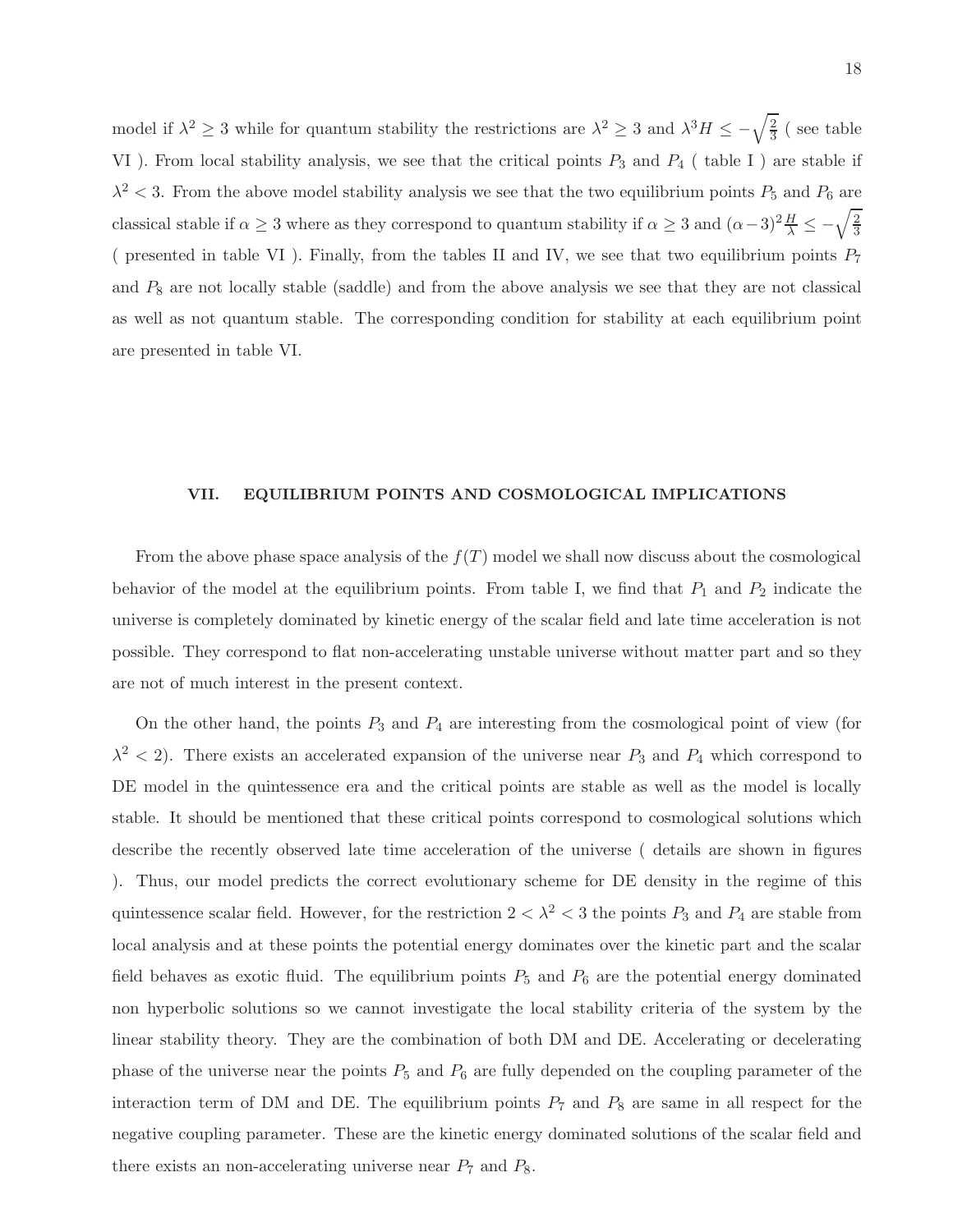#### VIII. DISCUSSION AND CONCLUDING REMARKS

In this paper we have performed a dynamical system analysis of a complicated model based on an alternative theory of gravity- the so called  $f(T)$  gravity. The matter is chosen as dark species - dark matter and dark energy which are represented by dust and a scalar field with an exponential potential respectively. We have investigated the stability and phase space description of interacting dark energy in  $f(T)$  cosmology by introducing a simple interaction between dark energy and the matter content of the universe. We have written the general dynamical system equations from basic evolution equations by the suitable variables which are normalized over Hubble scale and have found two sets of critical points for positive and negative coupling parameter (see table I and II). In the context of  $f(T)$  gravity the negative coupling parameter shows that the energy is being transferred from matter to dark energy. We get a finite phase space of the system of evolution equations ( autonomous system ) and phase space forms a paraboloid bounded by  $\Omega_m = 0$  and  $\Omega_m = 1$ . From the phase space analysis and stability analysis of the critical points ( presented in tables I and II ) we find the stable and unstable solutions ( see figures 1-7 ) for the different values of parameters involved. Also the accelerating or decelerating behaviour of the universe near both the hyperbolic and non-hyperbolic critical points have been given in the last section. It is worth noting that the recently observed accelerated expansion of the universe near the equilibrium points  $P_3$  and  $P_4$  can be seen from the autonomous system (16) in the quitessence scalar field. These support the recent evolutionary scheme of the universe.

Further, we have investigated the classical as well as quantum stability of the model. Note that these two types of stability are not interrelated because the stability of the critical point is related to the perturbations  $\delta x$ ,  $\delta y$  and  $\delta\Omega_m$  (the corresponding variables of critical point). On the other hand, the classical stability of the model is connected to the perturbations  $\delta p$  (and depends on the conditions  $C_s^2 \ge 0$ ) while the quantum stability is related to the perturbations  $\delta\phi$  and the conditions take the form of inequalities (24). Thus the critical points can be classified into three categories namely

- (i) unstable points at which the model is stable .
- (ii) stable points at which model is unstable and
- (iii) stable points with stable ( both classical and quantum ) model.

From the table I, the equilibrium points  $P_3$  and  $P_4$  are interesting in the present context, they purely describe the scalar field dominated solutions in the  $f(T)$  model and describe the late time acceleration. So, we conclude that although the equilibrium points  $P_3$ ,  $P_4$  correspond to stable model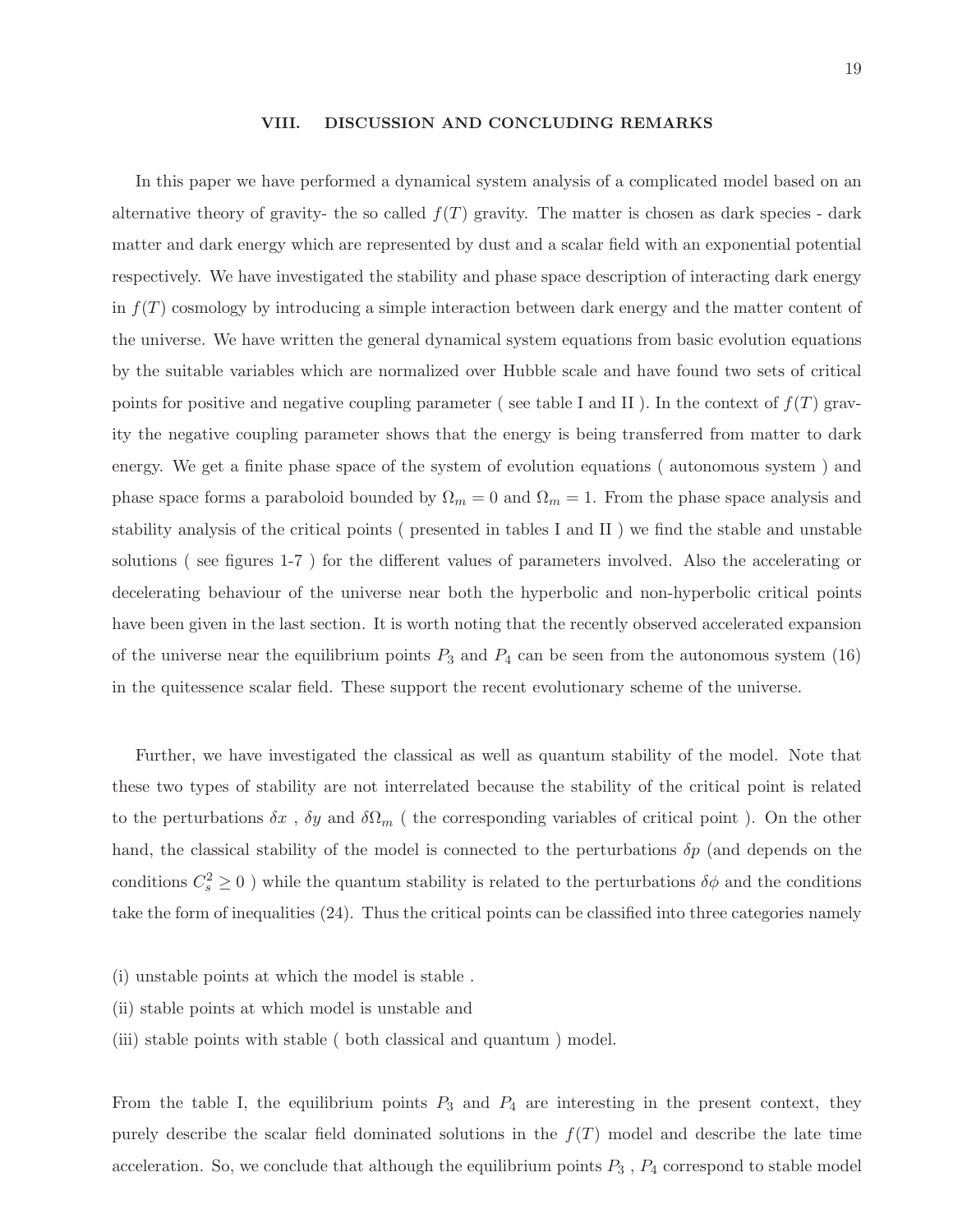configuration but locally they are not stable equilibrium points. However, it should be noted that the dimensionless variables introduced in equation (15) are not suitable for a complete analysis. Though, the analysis of the static solutions that correspond to equilibrium points at infinity could be analyzed by Poincare projection technique, but for bouncing scenario the expansion rate may pass through zero making the state space non-compact. Therefore, for future work, it is desirable to choose appropriate compact variables to care of expansions, collapses, static solutions and bounces as well.

### ACKNOWLEDGMENTS

One of the authors (S C) is thankful to UGC-DRS programme , in the Department of the Mathematics, J.U . S C is also thankful to IUCAA , Pune for research facilities at Library.

- [1] A.G. Riess et al., AJ, 116, 1009 (1998)
- [2] S. Perlmutter et al., ApJ, 517, 565 (1999)
- [3] D.N. Spergel et al., ApJS, 148, 175 (2003)
- [4] S. Cole et al., MNRAS, 362, 505 (2005)
- [5] M. Kowalski et al., ApJ, 686, 749 (2008)
- [6] D.N. Spergel et al., ApJS, 170, 377 (2007)
- [7] E. Komatsu, K.M. Smith, J. Dunkley, C.L. Bennett, B.Gold, et al., ApJS 192, 18 (2011)
- [8] S. Capozziello ; S. Carloni; A. Troisi Rec. Res. Develop. Astron. Astrophys. 1, 625 (2003)
- [9] S.M. Carroll, V. Duvvuri, M. Trodden, M. S. Turner, Phys. Rev. D 70, 043528 (2004)
- [10] A. Einstein, Sitzungsber. Preuss. Akad. Wiss. Phys. Math. KI. 217, (1928); ibid., 401, (1930)
- [11] A. Einstein,Math. Annal. 102, 685 (1930)
- [12] K. Hayashi, T. Shirafuji, Phys. Rev. D 19, 3524 (1979) [Addendum ibid., 24, 3312 (1982)]
- [13] H. I. Arcos, J. G. Pereira, Int. J. Mod. Phys. D 13, 2193 (2004)
- [14] R. Ferraro, F. Fiorini, Phys. Rev. D 75, 084031 (2007)
- [15] R. Ferraro, F. Fiorini, Phys. Rev. D 78, 124019 (2008)
- [16] F. Fiorini, R. Ferraro, Int. J. Mod. Phys. A 24, 1686 (2009)
- [17] B. Li, T.P. Sotiriou, J.D. Barrow, Phys. Rev. D 83, 064035 (2011)
- [18] M. Jamil, M. A. Rashid, Eur. Phys. J. C. 60, 141 (2009)
- [19] M. Jamil, M. A. Rashid, Eur. Phys. J. C. 58, 111 (2008)
- [20] M. Jamil, M. A. Rashid, Eur. Phys. J. C. 56, 429 (2008)
- [21] M. Jamil, F. Rahaman, Eur. Phys. J. C. 64, 97 (2009)
- [22] M. Jamil, Int. J. Theor. Phys. 49, 144 (2010)
- [23] M. Jamil, M. Raja, U. Debnath, Astrophys. Space Sci. 337, 799 (2012)